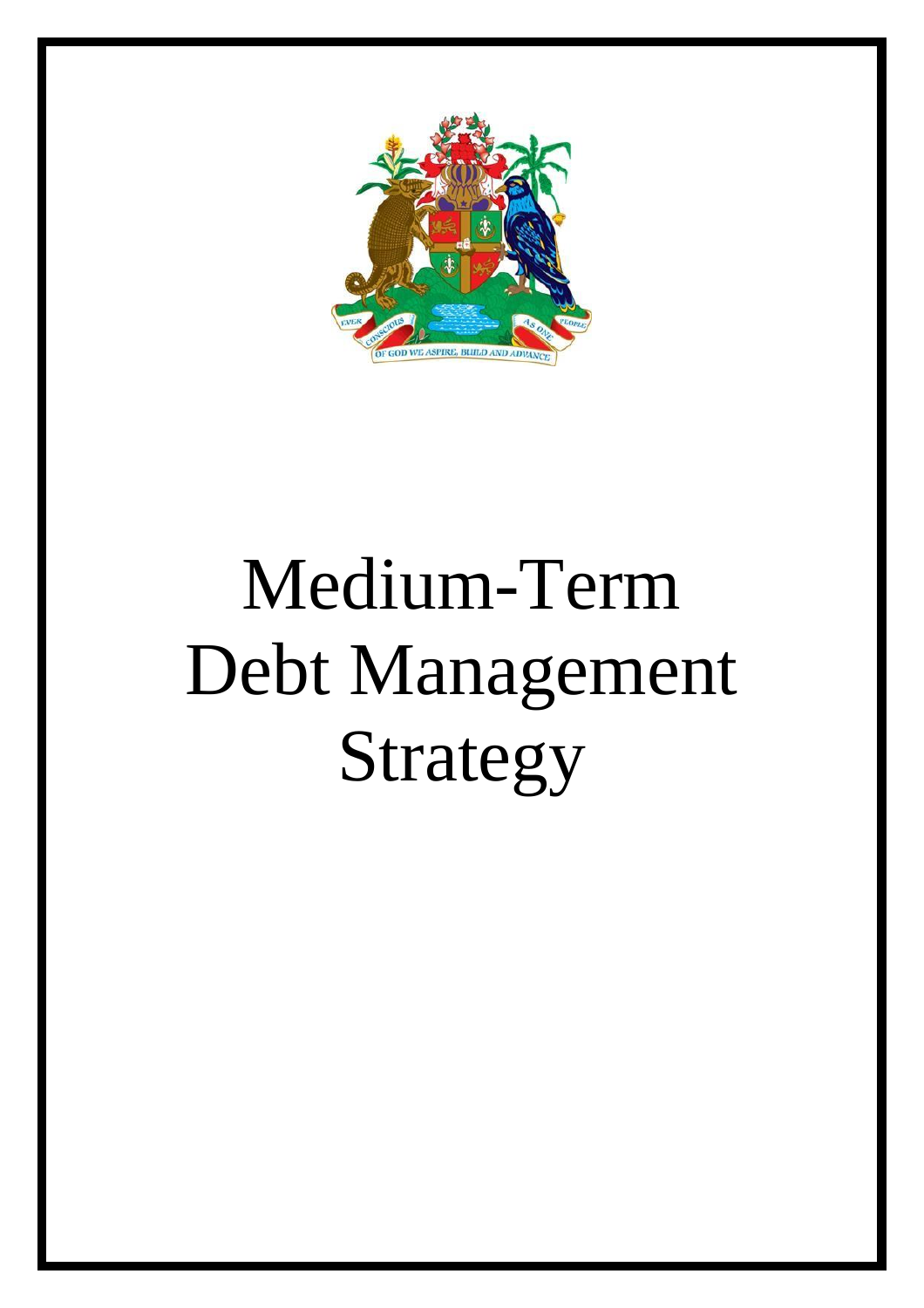

GOVERNMENT OF GRENADA

## **Medium-Term Debt Management Strategy**

## **2022 - 2024**

*This is a free electronic report. Information in this publication may be reproducedwithout restriction provided that due acknowledgment of the source is made.*

2022 Medium-Term Debt Management Strategy (MTDS) 2022-2024

**Debt Management Unit** Division of Economic Management and Planning Ministry of Finance and Energy The Carenage St. George's Grenada

> Tele: (473) 440-2214/ 435-8915 Fax: (473) 440-0775

This document is also available on the website at [http://www.gov.gd](http://www.gov.gd/)

**Ministry of Finance, Planning, Economic and Physical Development GRENADA**

**October 2021**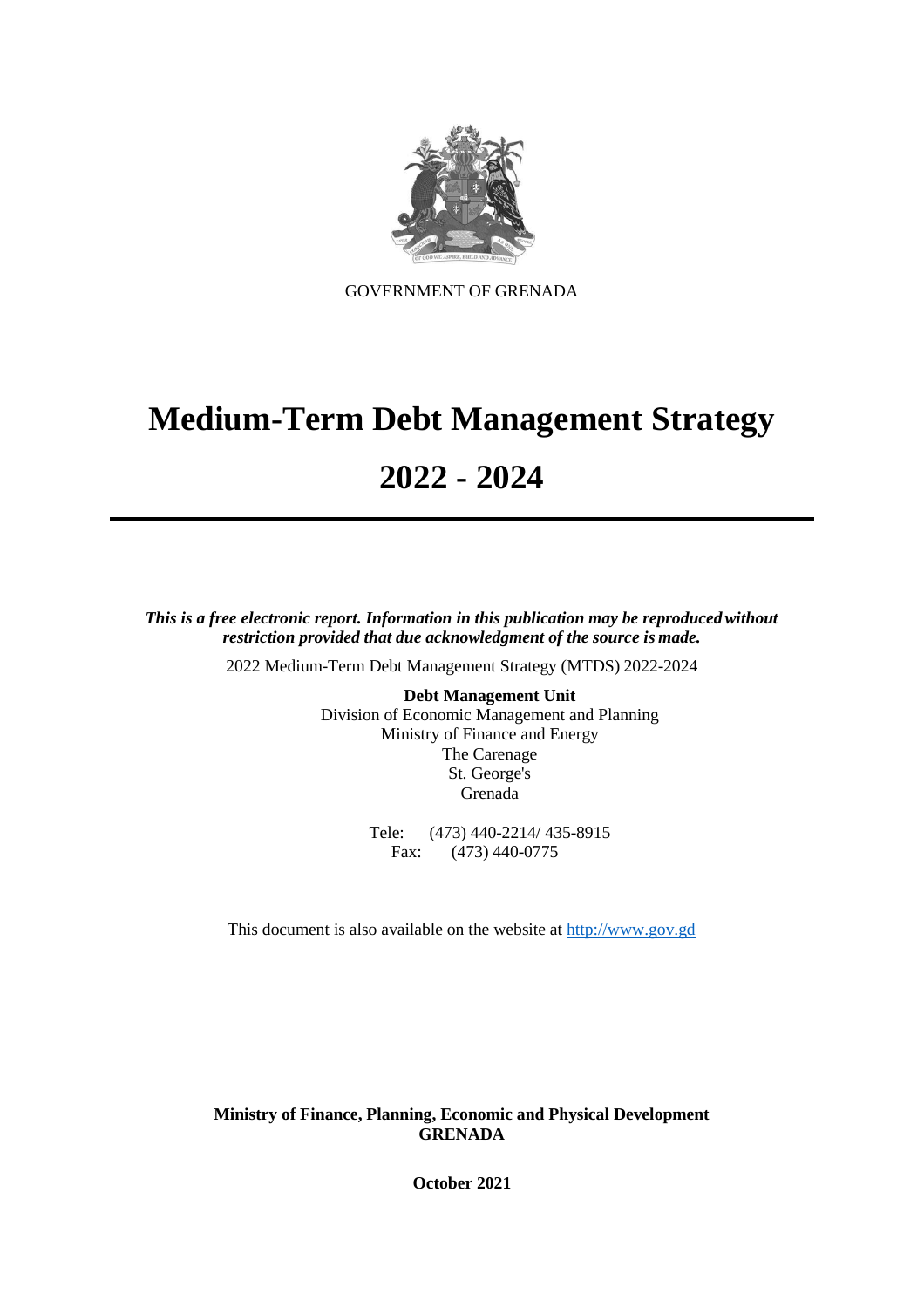#### <span id="page-2-0"></span>**ACKNOWLEDGMENT**

Gratitude is extended to the staff in the Ministry of Finance (MoF), specifically the Macro- Economic Policy Unit for their contribution to this document.

Finally, special thanks to the staff of the Debt Management Unit (DMU). Their efforts paved the way for its timely completion.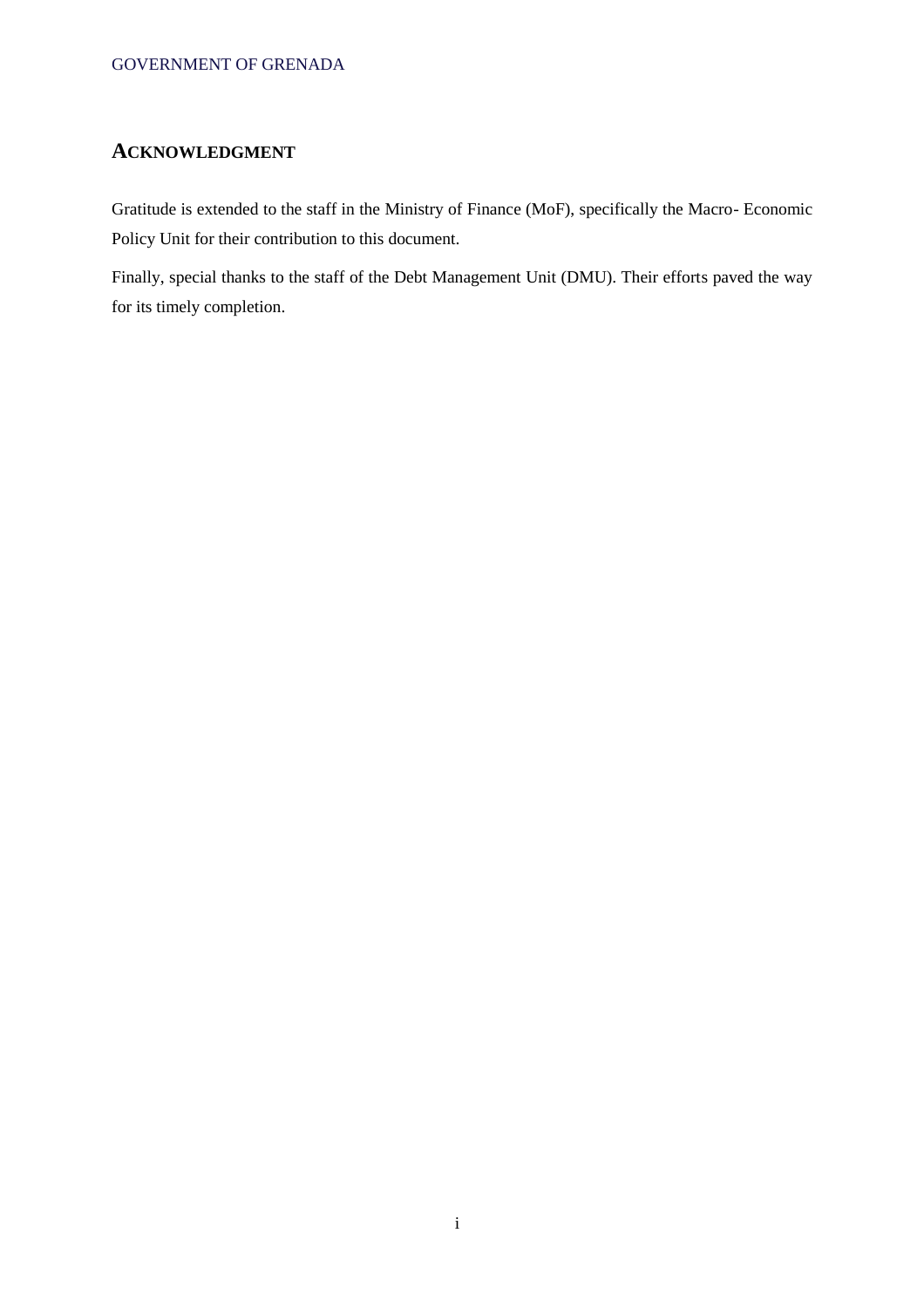### <span id="page-3-0"></span>**NOTES**

| <b>Fiscal Year</b>    | The Government of Grenada's fiscal year runs from January 01 to December                                                                                                                                                                                                                      |
|-----------------------|-----------------------------------------------------------------------------------------------------------------------------------------------------------------------------------------------------------------------------------------------------------------------------------------------|
|                       | 31                                                                                                                                                                                                                                                                                            |
| <b>Local Currency</b> | The domestic currency is the Eastern Caribbean Dollar (\$). The EC dollar is<br>pegged to the US dollar under the current exchange rate regime ( $EC$2.7 =$<br>US\$1); a system that has been in place since 1976<br>Unless otherwise stated all values are in Eastern Caribbean Dollars (\$) |
| Coverage              | The Medium-term Debt Management Strategy includes ONLY Central<br>Government's existing debt and projected borrowing. Government<br>guaranteed debt of public entities is not included in the analysis.                                                                                       |
| <b>Classification</b> | Debt is classified by currency for this analysis only                                                                                                                                                                                                                                         |
| <b>Source</b>         | The source of all tables and figures is the Ministry of Finance                                                                                                                                                                                                                               |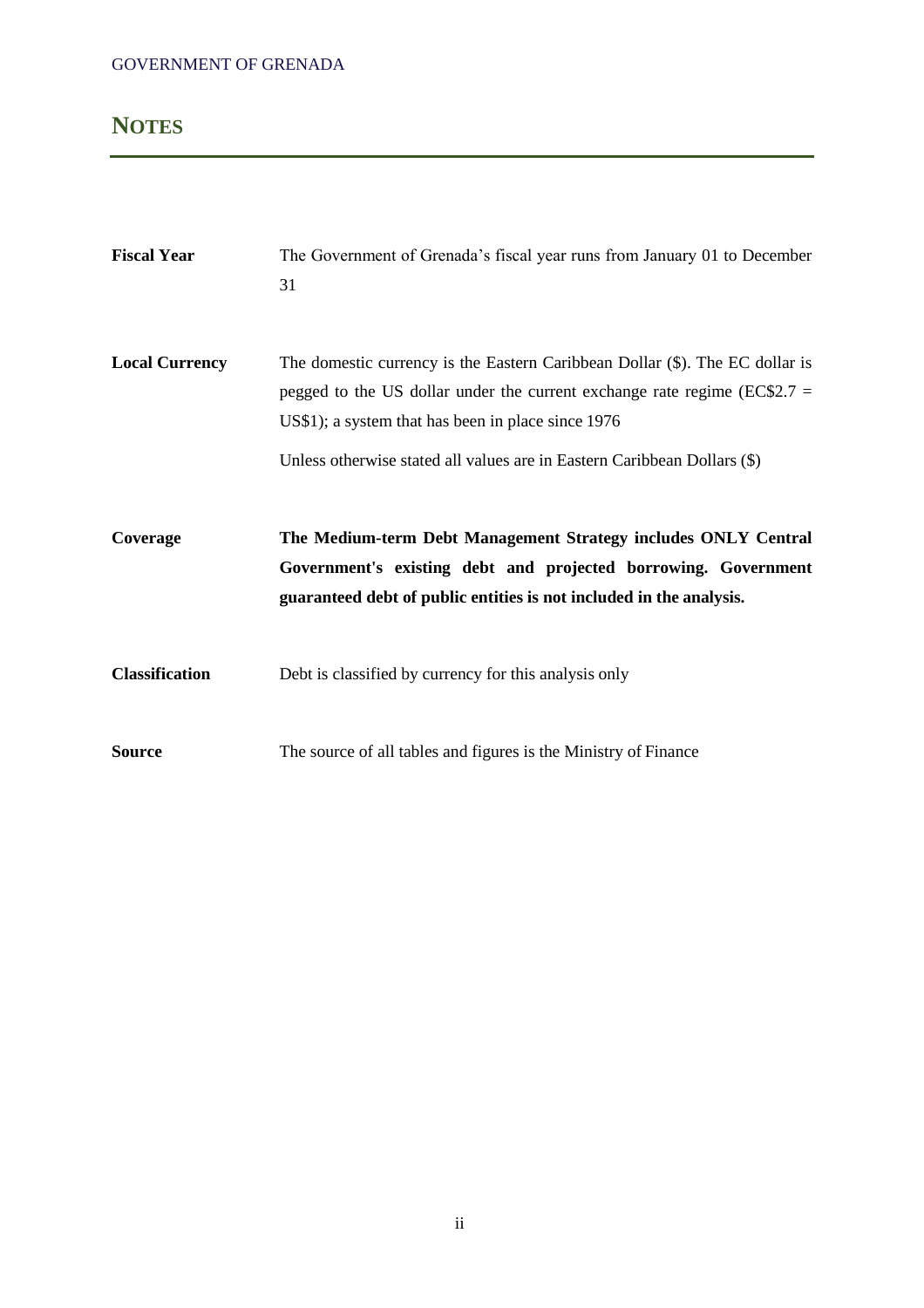## **TABLE OF CONTENTS**

<span id="page-4-0"></span>

| 1                |       |                                                               |     |
|------------------|-------|---------------------------------------------------------------|-----|
|                  | 1.1   |                                                               |     |
|                  | 1.2   |                                                               |     |
| $\boldsymbol{2}$ |       |                                                               |     |
|                  | 2.1   |                                                               |     |
|                  | 2.1.1 |                                                               |     |
|                  | 2.2   |                                                               |     |
|                  | 2.2.1 |                                                               |     |
|                  | 2.2.2 |                                                               |     |
|                  | 2.2.3 |                                                               |     |
|                  | 2.2.4 |                                                               |     |
| 3                |       | MACROECONOMIC PERFORMANCE, MEDIUM-TERM OUTLOOK AND KEY RISKS7 |     |
|                  |       |                                                               |     |
|                  | 3.2   |                                                               |     |
|                  |       |                                                               | . 9 |
|                  | 3.4   |                                                               |     |
|                  | 3.5   |                                                               |     |
|                  | 3.6   |                                                               |     |
| 4.               |       |                                                               |     |
|                  |       |                                                               |     |
|                  |       |                                                               |     |
|                  |       |                                                               |     |
|                  |       |                                                               |     |
| 5                |       |                                                               |     |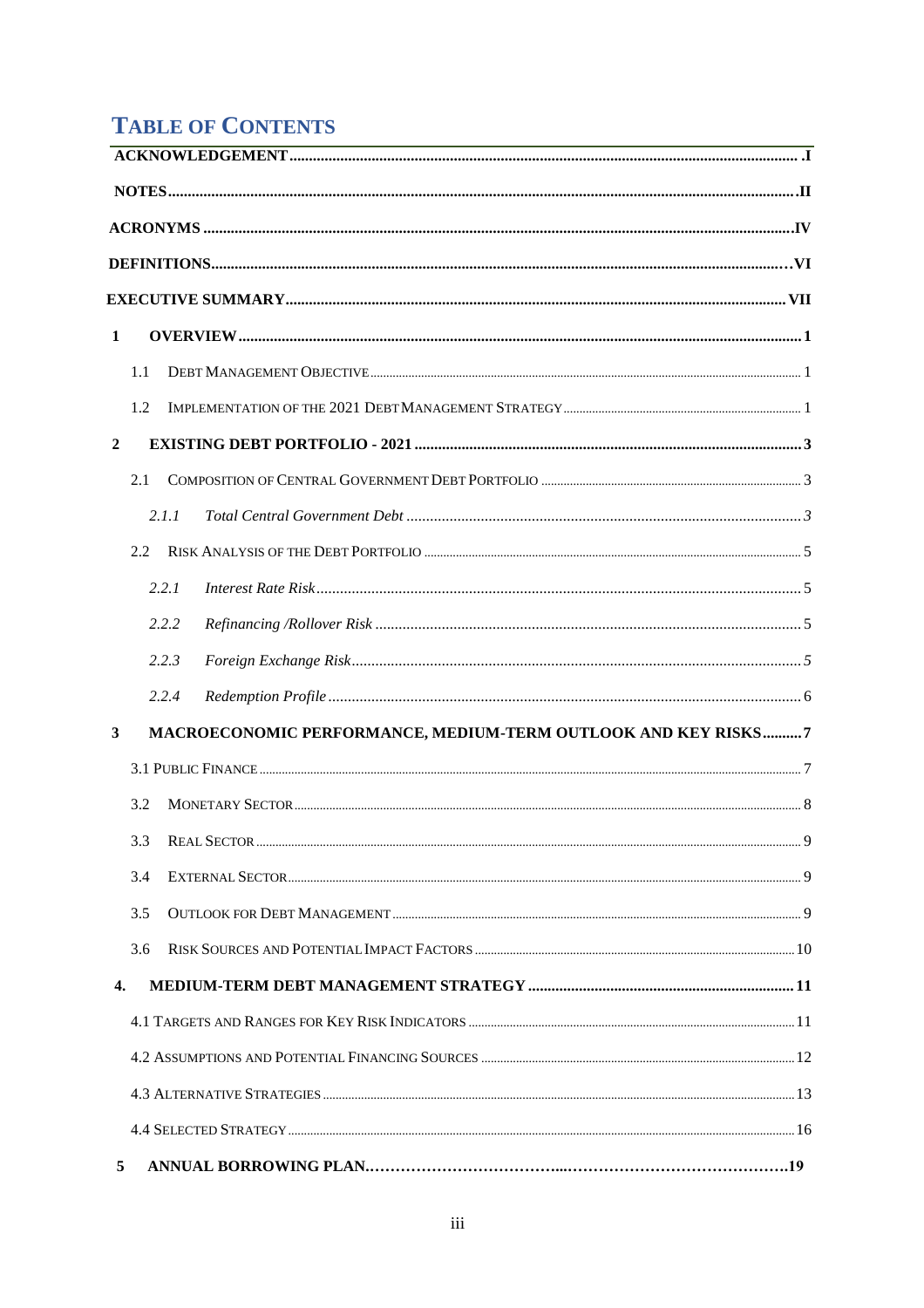#### **ACRONYMS**

| <b>ATM</b>     | <b>Average Time to Maturity</b>                               |
|----------------|---------------------------------------------------------------|
| <b>ATR</b>     | Average Time to Re-fixing                                     |
| <b>CARICOM</b> | Caribbean Community                                           |
| <b>CBI</b>     | Citizenship by Investment                                     |
| CDB            | Caribbean Development Bank                                    |
| <b>CNY</b>     | China Yuan Renminbi                                           |
| <b>CS-DRMS</b> | Commonwealth Secretariat Debt Recording and Management System |
| <b>DETC</b>    | Department of Economic and Technical Cooperation              |
| <b>DMU</b>     | Debt Management Unit                                          |
| <b>ECCB</b>    | Eastern Caribbean Central Bank                                |
| <b>ECCU</b>    | Eastern Caribbean Currency Union                              |
| <b>EUR</b>     | Euro                                                          |
| <b>FAA</b>     | <b>Finance Administration Act</b>                             |
| <b>FDI</b>     | Foreign Direct Investment                                     |
| <b>FRL</b>     | <b>Fiscal Responsibility Law</b>                              |
| FX             | Foreign Exchange                                              |
| <b>GBP</b>     | <b>Great Britain Pounds</b>                                   |
| <b>GDP</b>     | <b>Gross Domestic Product</b>                                 |
| GoG            | Government of Grenada                                         |
| <b>IBRD</b>    | International Bank for Reconstruction and Development         |
| <b>IDA</b>     | <b>International Development Association</b>                  |
| <b>IFAD</b>    | <b>International Fund for Agricultural Development</b>        |
| IMF            | <b>International Monetary Fund</b>                            |
| <b>IRP</b>     | <b>Investor Relations Programme</b>                           |
| <b>JYP</b>     | Japanese Yen                                                  |
| <b>KWD</b>     | <b>Kuwaiti Dinars</b>                                         |
| <b>LIBOR</b>   | London Inter-Bank Offer Rate                                  |
| MoF            | Ministry of Finance                                           |
| <b>MTDS</b>    | Medium-Term Debt Management Strategy                          |
| <b>MTFF</b>    | Medium-Term Fiscal Framework                                  |
| <b>NIS</b>     | National Insurance Scheme                                     |
| <b>OCR</b>     | <b>Ordinary Capital Resources</b>                             |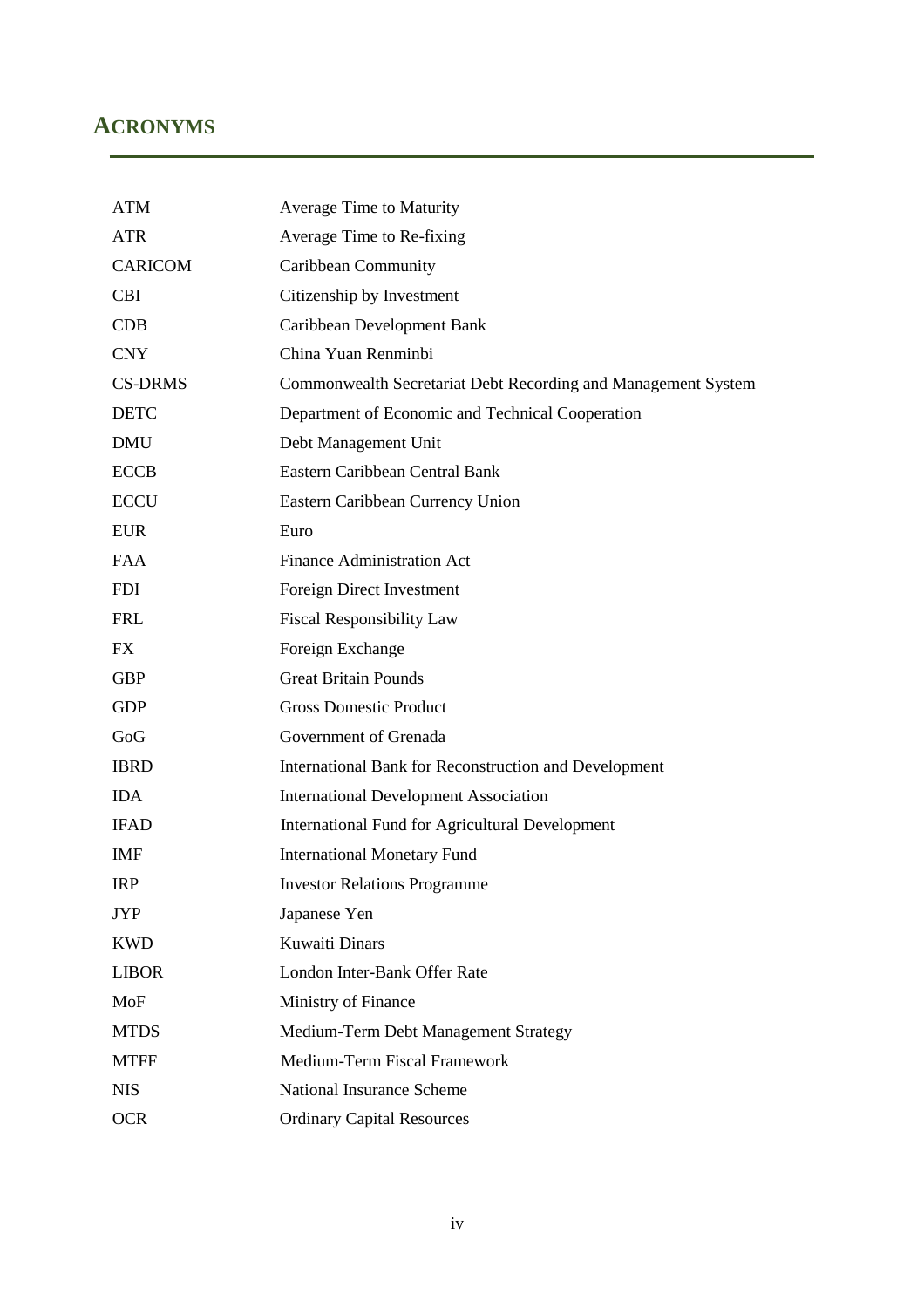| <b>OPEC</b>    | Organization of Petroleum Exporting Countries |
|----------------|-----------------------------------------------|
| <b>PDM</b>     | Public Debt Management Act                    |
| <b>PV</b>      | <b>Present Value</b>                          |
| <b>RGSM</b>    | <b>Regional Governments Securities Market</b> |
| <b>ROC</b>     | Republic of China                             |
| S1             | Strategy 1                                    |
| S2             | Strategy 2                                    |
| S <sub>3</sub> | Strategy 3                                    |
| <b>ST FX</b>   | <b>Short -Term Foreign Exchange</b>           |
| T-bills        | <b>Treasury Bills</b>                         |
| <b>USD</b>     | <b>United States Dollar</b>                   |
| <b>WB</b>      | World Bank                                    |
| <b>XCD</b>     | Eastern Caribbean Dollar                      |
| <b>XDR</b>     | <b>Special Drawing Rights</b>                 |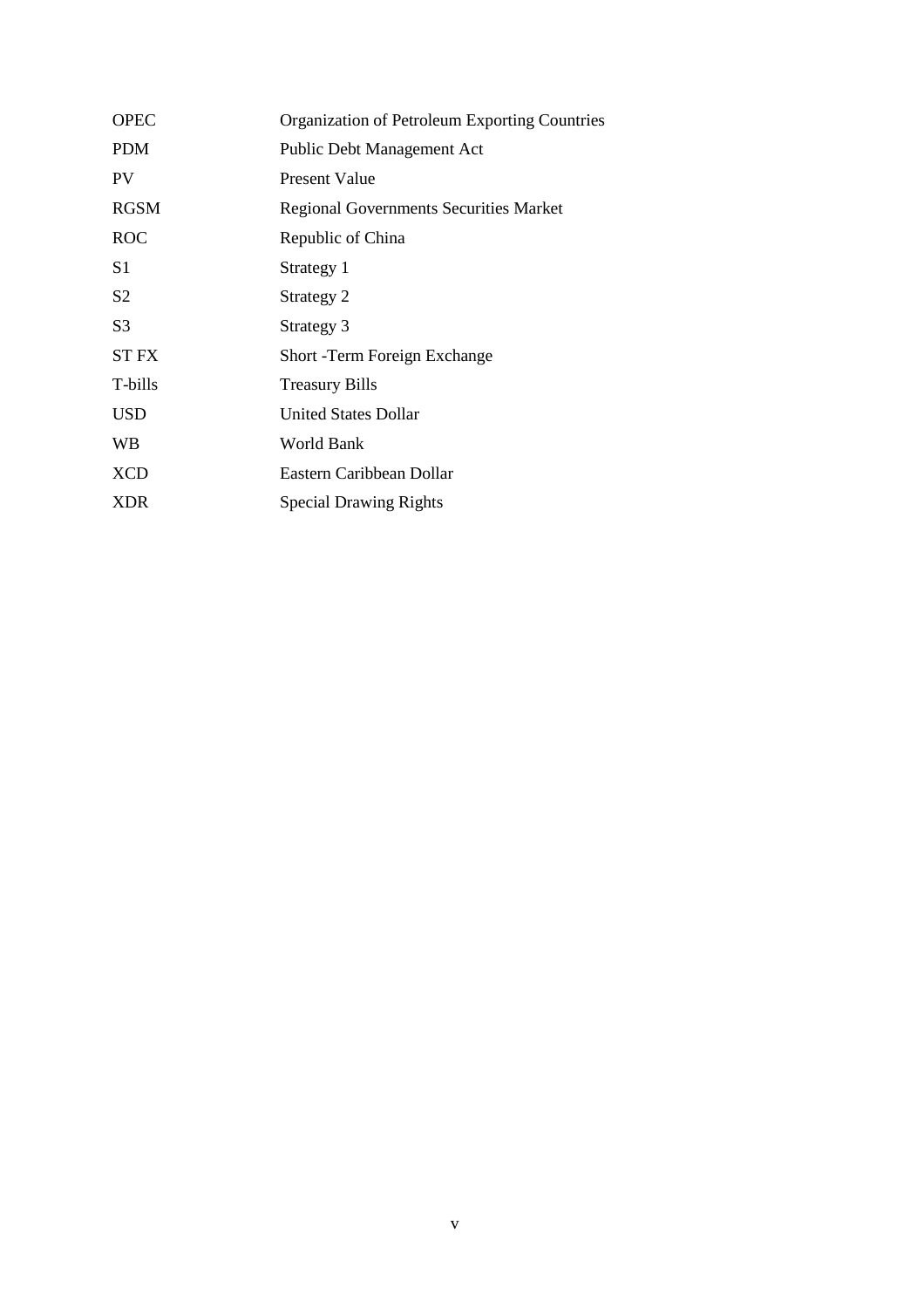#### <span id="page-7-0"></span>**DEFINITIONS**

**Average Time to Maturity (ATM)** is a measure that focuses on the timing of repayment. It shows the share of debt falling due within a specific period  $-i.e.,$  the shape of the redemption profile.

**Average Time to Re-fixing (ATR)** is a measure of the weighted average time until all the principal payments in the debt portfolio become subject to a new interest rate.

**Bilateral Creditor** is a donor government or its agency that provides loans to borrowers in other countries.

**Bullet Repayment** is the repayment of principal in a single payment at the maturity of the debt

**Debt Outstanding** is the amount that has been disbursed from a loan but has not yet been repaid or forgiven.

**Debt Restructuring** is an action officially agreed between a creditor and borrower to alter the terms previously established for repayment. In Grenada's context, this has included haircuts/ debt service and debt service reduction exchanges, forgiveness, and refinancing.

**Multilateral Creditor** is an international institution with governmental membership that conducts all or a significant part of its activities in favour of development and aid recipient countries.

**Domestic Debt** is the gross outstanding amount, at any given time, of actual liabilities that require payment(s) of interest and/or principal by the debtor at some point(s) and that are denominated in Eastern Caribbean Dollars.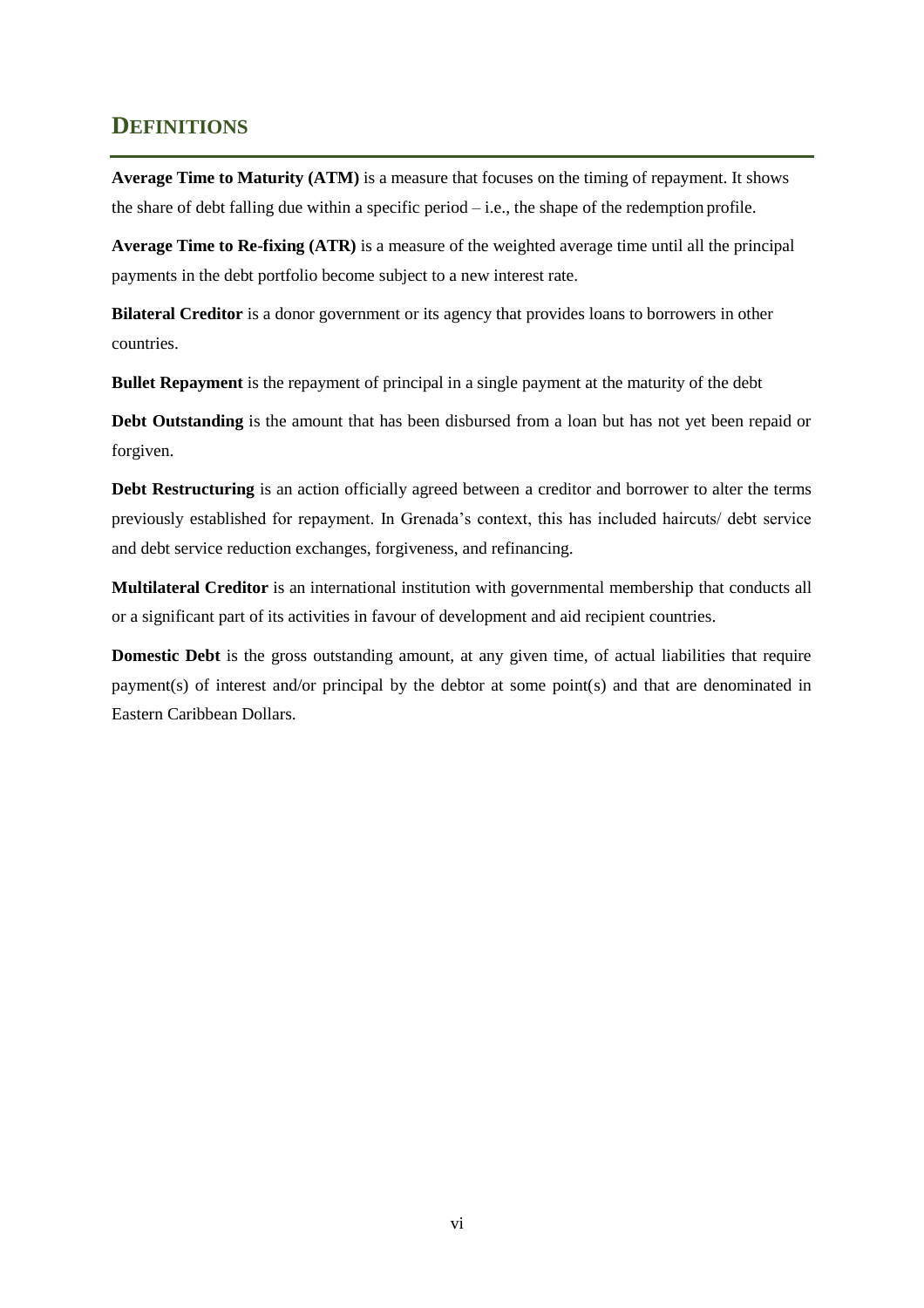#### <span id="page-8-0"></span>**EXECUTIVE SUMMARY**

l

The Public Debt Management (PDM) Act enacted in June 2015 provides the framework for effective debt management, which involves the establishment and execution of a strategy for managing public sector debt. The Medium-Term Debt Management Strategy (MTDS<sup>1</sup>) is a plan aimed at achieving the desired debt portfolio consistent with the debt management objectives. It ensures that the Government's funding needs are met with due consideration of its cost and risk objectives. The MTDS, among other considerations, highlights a preferred strategy that can be used over the mediumterm (2022-2024).

Following a sharp decline in output of 13.8 percent in 2020 occasioned by the COVID-19 pandemic, the economy is anticipated to recover in 2021 expanding by 4.8 percent in real terms. The pace of recovery is contingent largely on global recovery and the path of the pandemic. Growth is expected to rebound over the medium-term (2022-2024) and will average 4.3 percent. The fiscal sector is projected to improve with primary and overall balances averaging 3.9 percent and 2.1 percent of GDP respectively. Consistent with global trade restrictions and tightening financial conditions, the trade deficit is estimated to expand in 2021.

At the end of 2021, Central Government debt is estimated to be \$2.1 billion of which external debt amounts to \$1.5 billion and domestic debt \$ 0.6 billion. Total debt service for the year is estimated to be \$ 277.3 million or 30.0 percent of revenue inclusive of rollover and reissuance of Treasury bills.

Concerning risks in the existing portfolio, the interest rate is subject to moderate risk. The Average Time to Re-Fixing (ATR) of the total portfolio is 9.0 years, of which 20.7 percent is subject to a change in interest rates in one year. The risk resides predominantly in the domestic portfolio given that 36.7 percent of the debt is subject to re-fixing in one year, namely Treasury bills. Variable-rate debt accounts for 6.5 percent of the total portfolio and hence does not pose a significant risk. The refinancing risk profile of the portfolio has an Average Time to Maturity (ATM) of 9.4 years, which exceeds the set target of 8 years and above. The portfolio's exposure to foreign exchange risk is minimal (72.8 percent) as most of the foreign currency debt is denominated in USD to which the EC dollar is pegged.

Three strategies were analyzed, and all strategies were subject to various stress scenarios including interest and exchange rate shocks of moderate and extreme degrees. The analysis illustrates that Strategy 3 (S3) represents the most feasible option for financing the Government's needs in the

<sup>&</sup>lt;sup>1</sup> IMF and World Bank (2009). "*Developing a Medium-Term Debt Management Strategy —Guidance Note for Country Authorities*" [http://www.imf.org/external/np/pp/eng/2009/030309a.pdf.](http://www.imf.org/external/np/pp/eng/2009/030309a.pdf)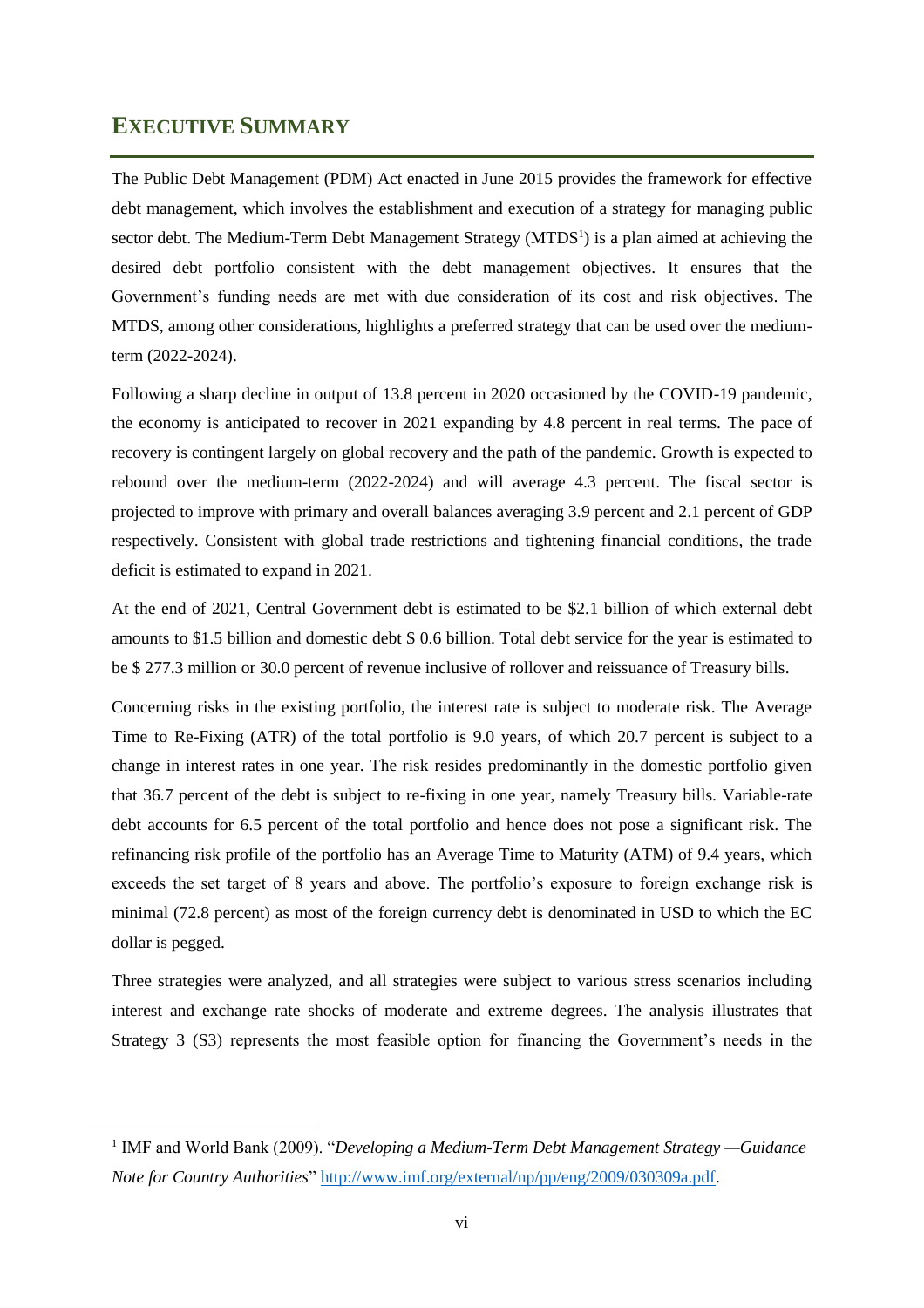medium-term and is firmly in line with debt management targets and objectives. It assumes that Government's financing needs will be met via targeting external concessional debt and Government securities on the regional market.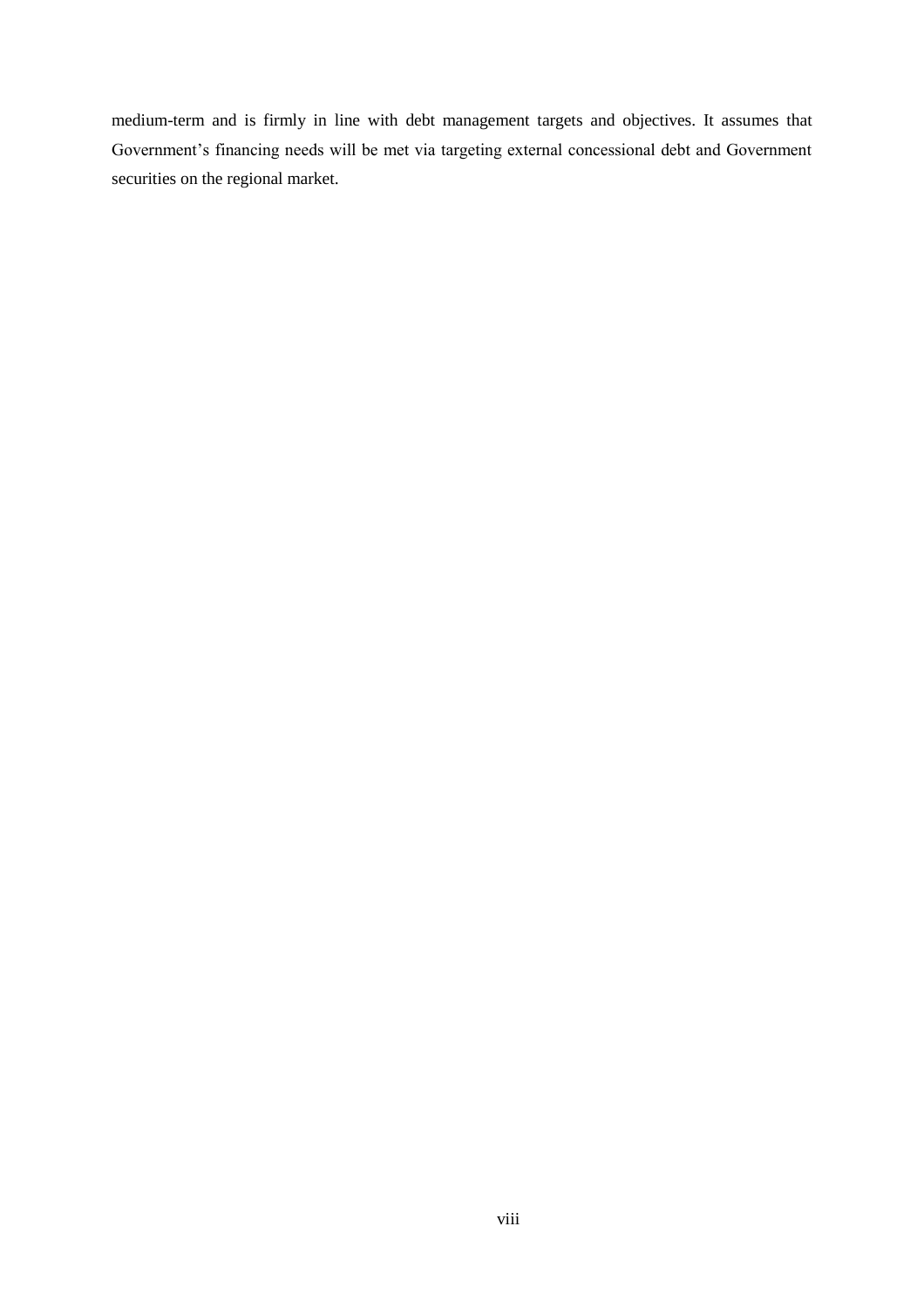#### <span id="page-10-0"></span>**1 OVERVIEW**

The debt data utilized for the MTDS encapsulates the Central Government's external and domestic debt. Treasury Bills are recorded at their discounted values only for the purpose of this strategy. Government Guaranteed debt, was not included in the analysis except in cases where these debts were subsumed by the Government. The MTDS spans three years (2022-2024) inclusive.

The report is divided into five sections. Following the Overview, section 2 provides a review of the existing debt portfolio which focuses primarily on the Central Government. This section includes existing debt stocks and debt service payments, risk analysis, and redemption profile at the end of 2021. Section 3 examines macroeconomic performance, medium-term outlook, and key risks. The alternative strategies to finance the Government's borrowing needs, based on its current economic constraints and the preferred strategy regarding the cost-risk trade-off are presented in section 4. Section 5 gives an outline and proposal of the implementation methodology and financing plan for the identified strategy.

#### 1.1 Debt Management Objective

The MTDS sets out the Government of Grenada's (GoG's) objectives and strategy for the management of its domestic and foreign debt for the period 2022- 2024; consistent with the Medium-Term Fiscal Framework (MTFF). The MoF, through its DMU, is committed to implementing the debt management objectives as outlined by the Public Debt Management Act, 2015. These objectives are aimed at:

- i. ensuring that the financing needs of the Government are met on a timely basis and that its debt service obligations are met at the lowest cost over the medium-to-long term, in a manner that is consistent with an acceptable and prudent degree of risk;
- ii. providing a framework for the management of public debt in a manner that achieves and maintains sustainable debt; and
- iii. ensuring that public debt management operations support the establishment of a welldeveloped domestic debt market in the medium-to-long term.

#### <span id="page-10-1"></span>1.2 Implementation of the 2021 Debt Management Strategy

The MTDS implemented for the financial year (FY 2021) emphasized the extension of the maturity of the domestic portfolio by gradually introducing longer-dated securities, utilization of committed undisbursed balances (CUB) and concessional funding from external multilateral creditors. To reduce the cost of debt and refinancing risk, the FY 2021 MTDS aimed to retire domestic short-term private placement Treasury bills and introduce a 5-year bond. The share of Treasury notes however remains stable. The MTDS target for domestic financing and external financing mix was 48 percent and 52 percent respectively. The actual position at the end of September 2021, however, shows a financing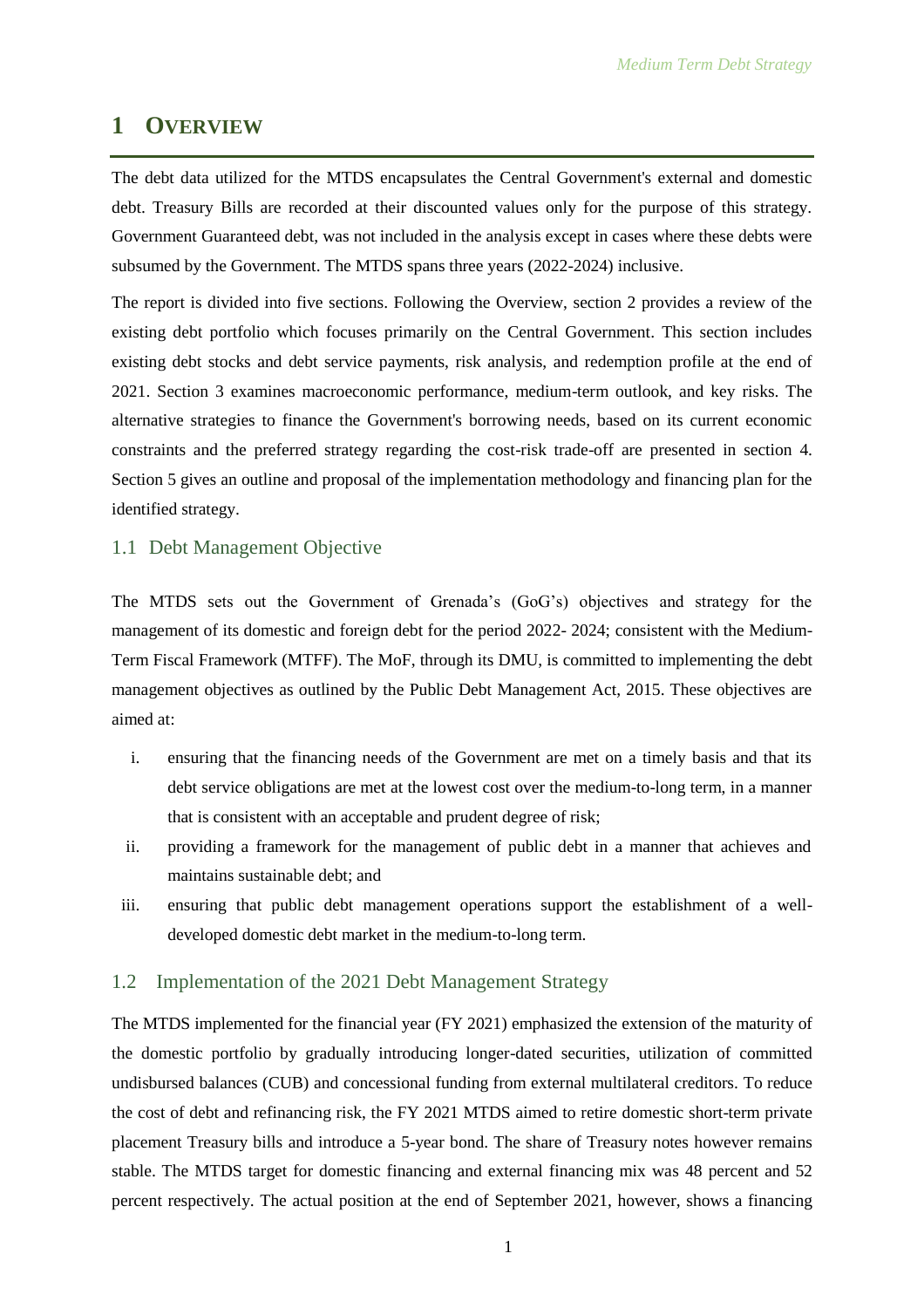mix of 43.6 and 56.4 percent respectively.

For external debt, the actual position at the end of September 2021 indicates that 100 percent of external financing was concessional. Disbursements from existing multilateral facilities accounted for 67.1 percent of external financing while the remaining 32.9 percent accounted for bilateral facilities. No disbursements were received from new loans contracted 2021.

An increase in concessional financing and debt reprofiling resulted in the ATM of the portfolio moving to 9.4 years in 2021, an increase of 0.5 years from 2020 surpassing the established target of greater than 8 years. Similarly, the ATR of the total portfolio increased by 0.5 years to 9 years in 2021 when compared to 2020.

The weighted average interest rate of the portfolio declined to 2.8 percent in 2021 moving from 3.0 percent in 2020.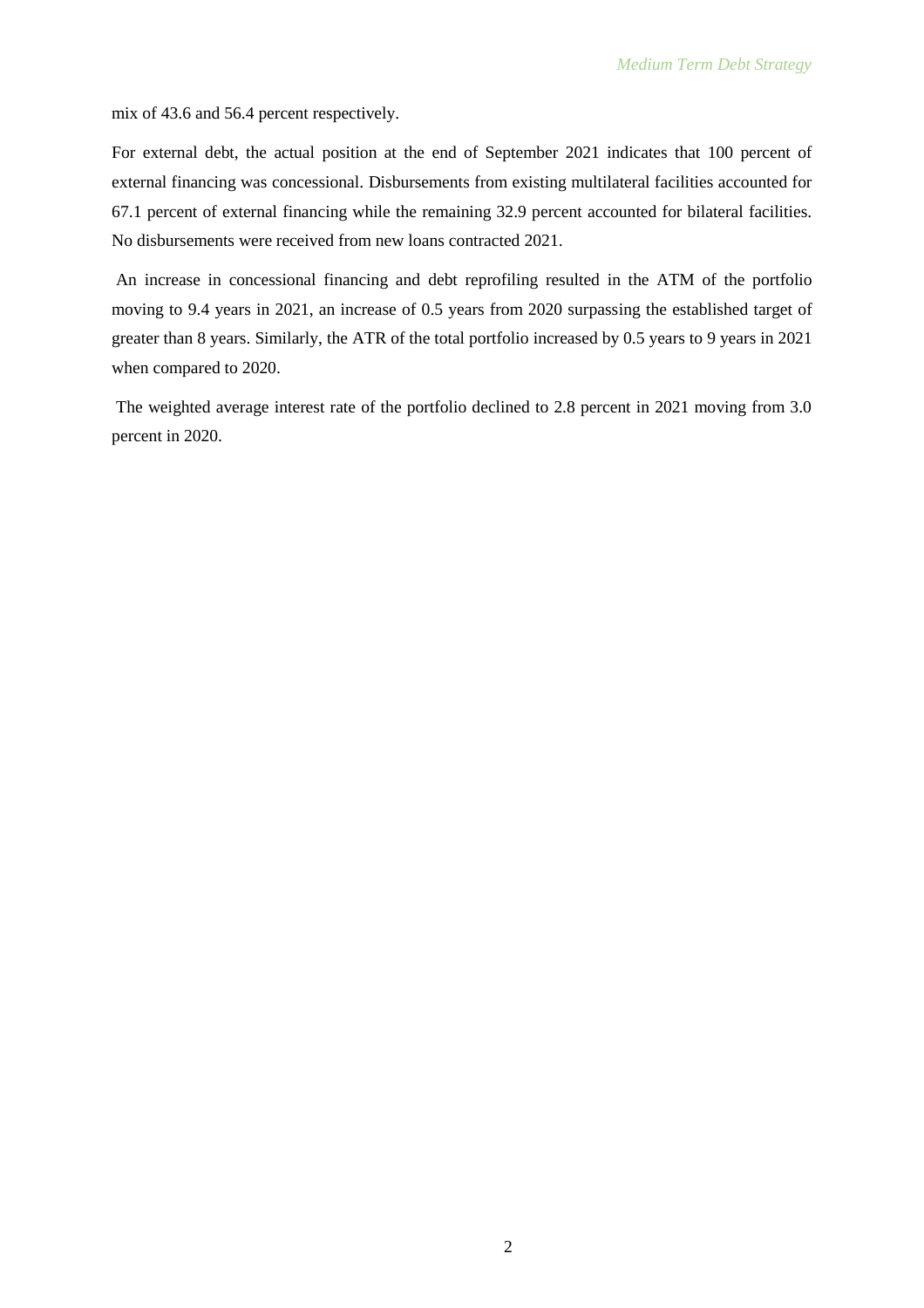#### <span id="page-12-1"></span><span id="page-12-0"></span>**2. EXISTING DEBT PORTFOLIO - 2021**

This section reviews in detail the composition of **Central Government's** outstanding debt.

#### 2.1 Composition of Central Government Debt Portfolio

#### <span id="page-12-2"></span>2.1.1 Total Central Government Debt

For this report, debt is classified by currency. External debt consists of all debt denominated in foreign currencies while domestic debt refers to all debt denominated in the EC dollar. At the end of 2021, total Central Government debt is estimated to be \$ 2,056.1 m. This comprises 1,496.0 m (72.8 percent) external debt and \$560.1 m (27.2 percent) domestic debt.

#### *2.1.1.1 Domestic Debt*

At the end of 2021, domestic debt is estimated to comprise 51.7 percent bonds, 27.1 percent Treasury bills, 10.2 percent Treasury notes, 0.5 percent loans and 10.5 percent of other liabilities<sup>2</sup> denominated in XCD.

#### *2.1.1.2 External Debt*

The composition of external debt as at the end of 2021 is estimated to be as follows: multi-laterals 75.6 percent, bilateral creditors 9.6 percent, other non-residents<sup>3</sup> 14.7 percent, and commercial loans 0.1 percent. Multi-laterals include IDA, CDB, IMF, OPEC, IBRD and IFAD and CDF. Bilaterals include Kuwait, Trinidad, EXIM Bank of China, EXIM Bank of the US, and Bank of Alba.





#### **Figure 3: External Debt by Creditor Category**



 $\overline{a}$ 

<sup>2</sup> Other liabilities consist chiefly of compensation claims.

<sup>3</sup> Other non-residents refer to international bond holders.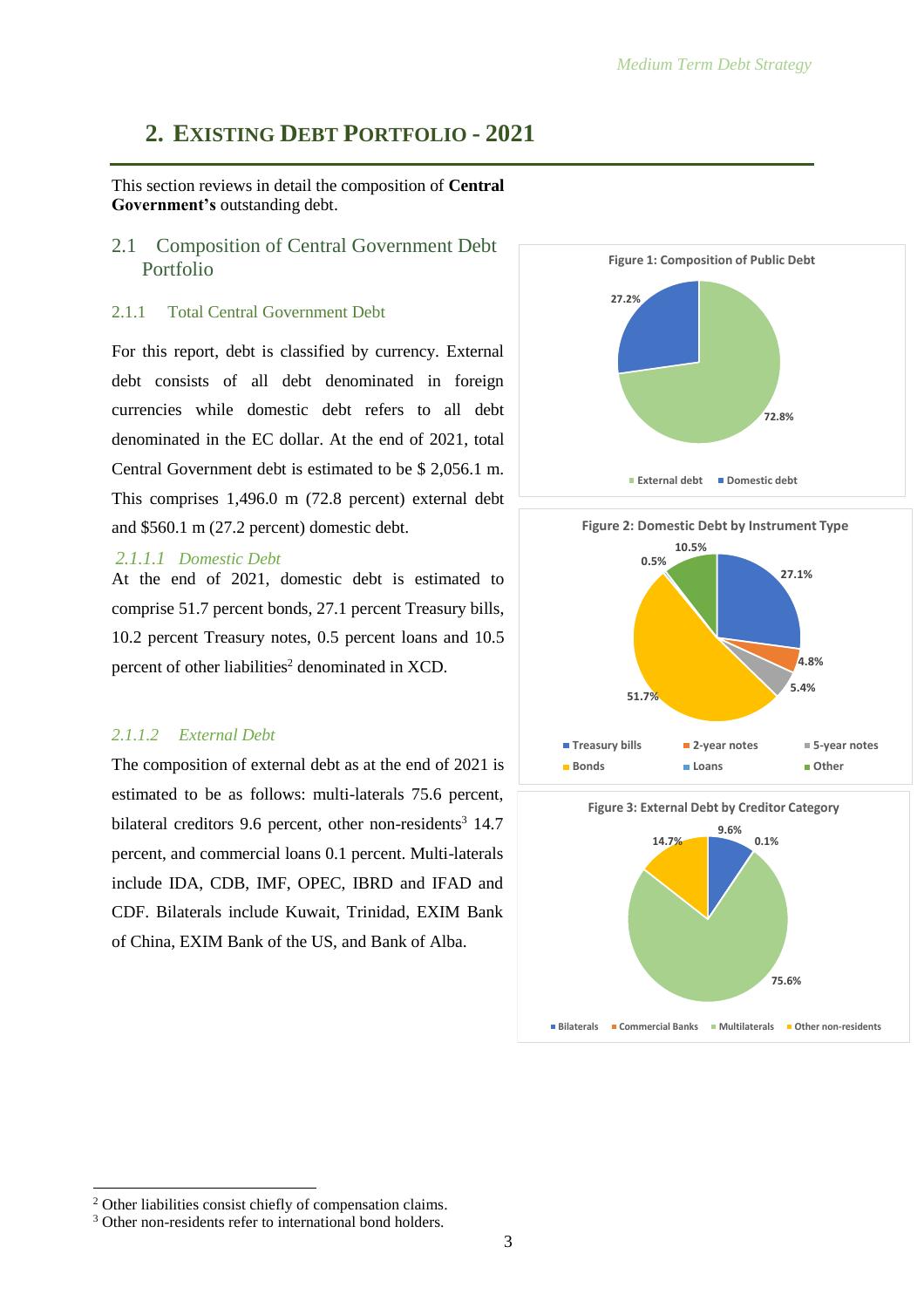#### *2.1.1.3 External debt by currency composition*

At the end of 2021, the currency composition of external debt is estimated to be as follows: United States Dollar (USD) \$1,039.9 m (69.5 percent), Special Drawing Rights (XDR) \$371.8 m (24.9 percent), Kuwaiti Dinar (KWD) \$25.5m (1.7 percent), Yuan Renminbi (CNY) \$54.2 m (3.6 percent), Great Britain Pound (GBP) \$2.9 m (0.2 percent) and Euro (EUR) \$1.7 m (0.1 percent).



#### *Debt Service Payments*

Figure 4 shows debt service payments for the period 2017 to 2021. Total debt service payments decreased between 2017 and 2020 but increased in 2021. The increase in 2021 because of new borrowing incurred in 2020 due to the COVID-19 pandemic.

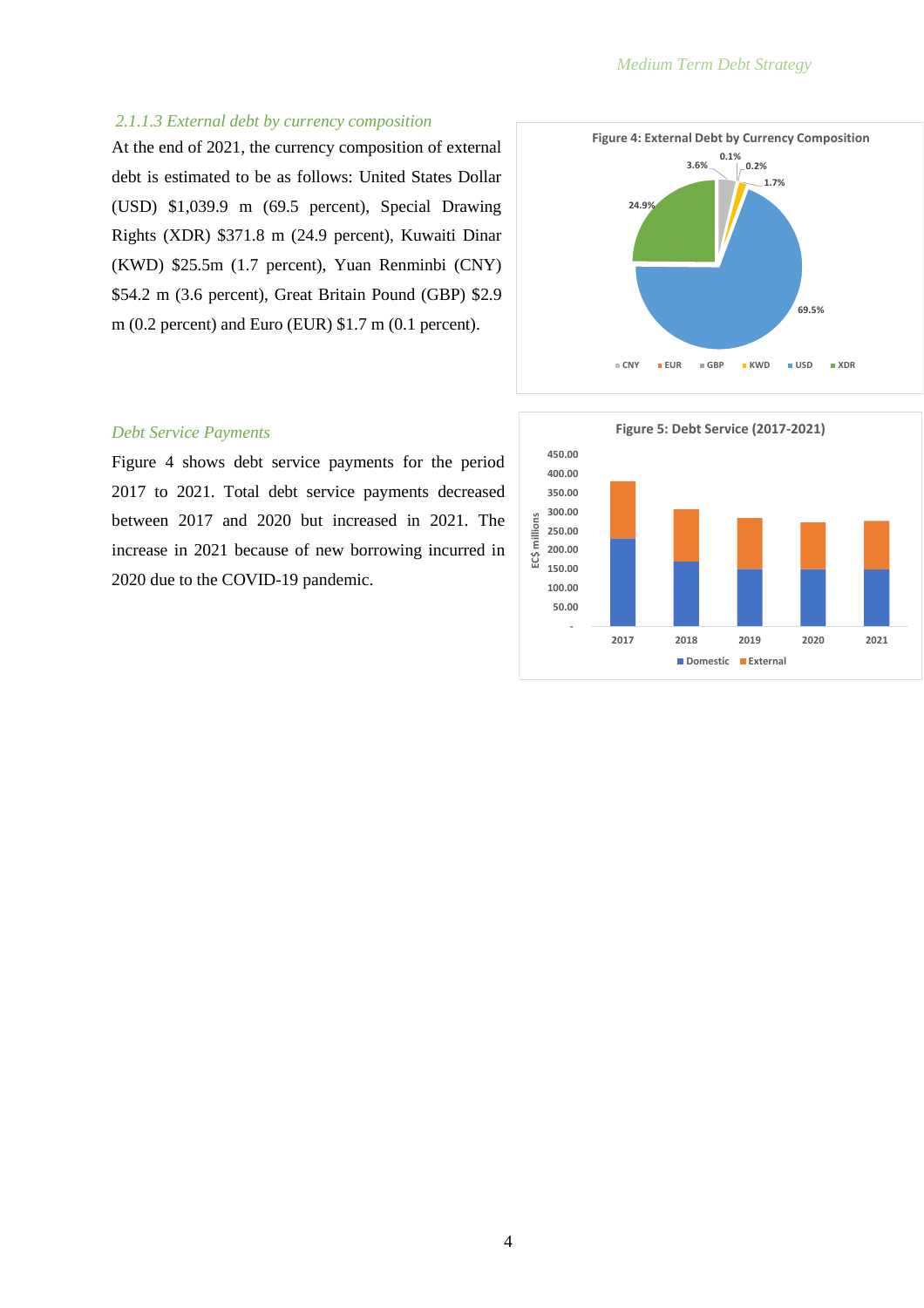#### 2.2 Risk Analysis of the Debt Portfolio

The debt portfolio has inherent risks related to market conditions; basic cost and risk indicators were analysed. The main portfolio risks in 2021 are covered in this section.

#### <span id="page-14-0"></span>2.2.1 Interest Rate Risk

Grenada's debt portfolio has an ATR of 9.0 years of which 20.7 percent of total debt is subject to a change in the interest rate in one year (Table 1). Interest rate risk is mainly inherent in the domestic debt portfolio with an ATR of 5.7 years with 36.7 percent of its debt subject to re-fixing in one year. Conversely, the ATR for the external debt portfolio is 10.2 years with 14.8 percent of this debt refixing in one year. Additionally, 91.1 percent of external debt is contracted on fixed-rate terms. The remaining 8.9 percent reflects variable rate debt owed to multilateral and bilateral creditors. Notwithstanding, Government is cognizant of the pending transition from London Inter-Bank Offered Rate (LIBOR), and any risks posed this transition will continue be closely monitored.

#### <span id="page-14-1"></span>2.2.2 Refinancing /Rollover Risk

Rollover/refinancing risk shows the vulnerability of the portfolio to higher costs for refinancing maturing debt obligations within a period or in extreme cases if the debt cannot be rolled over at all. With an overall operational target of greater than 8 years, the Average Time to Maturity (ATM) of Grenada's debt portfolio is 9.4 years which surpasses its target. This is mainly skewed towards the external debt portfolio which has an ATM of 10.8 years of which only 6.9 percent matures in one year. In contrast, domestic debt is mainly exposed to refinancing risk due to its relatively short maturity profile. The ATM of domestic debt is 5.7 years of which 36.7 percent will mature in one year and is subjected to refinancing/rollover risks since a significant portion of short-term debts is reissued.

#### <span id="page-14-2"></span>2.2.3 Foreign Exchange Risk

Foreign exchange risk measures the exposure of the portfolio to changes in the exchange rate. Grenada's debt portfolio is minimally exposed to foreign exchange risk. The debt contracted in foreign currency accounts for 72.8 percent of the total debt portfolio. This is in line with the target of less than or equal to 80 percent set for foreign exchange debt. The debt contracted in USD (69.5 percent) has the largest share of the total foreign debt. Non-USD denominated debt comprises of debt in XDR (24.9 percent), Yuan Renminbi (3.6 percent), Kuwait (1.7 percent), GBP (0.2 percent) and EUR (0.1 percent).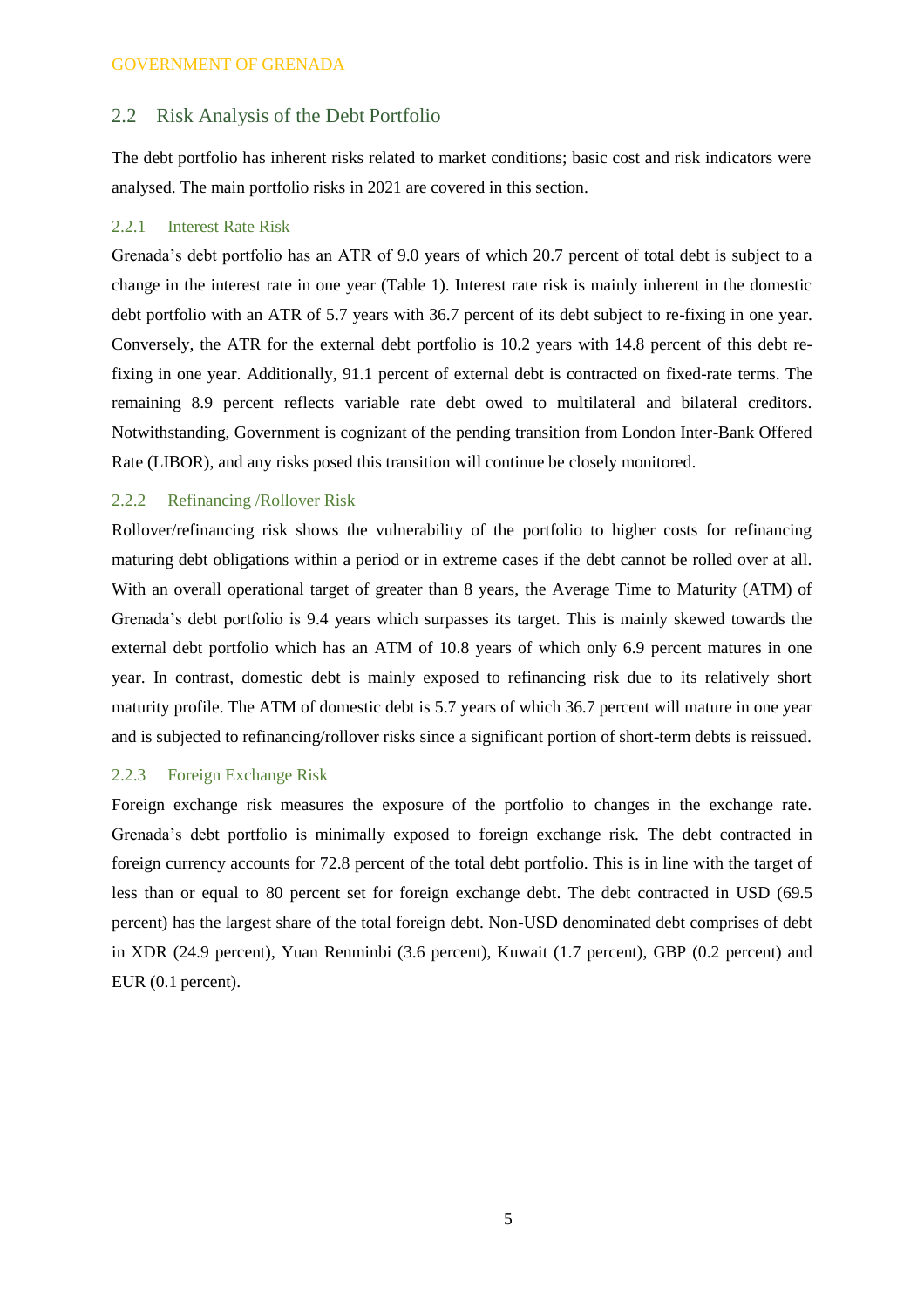#### GOVERNMENT OF GRENADA

|                             | rabit 11 Cost and rush muitators for the Existing Debt I ortrong as at year thu PoPT | <b>External</b> | <b>Domestic</b> | <b>Total</b> |
|-----------------------------|--------------------------------------------------------------------------------------|-----------------|-----------------|--------------|
| <b>Risk Indicators</b>      |                                                                                      | debt            | debt            | debt         |
| Amount (in millions of XCD) |                                                                                      | 1,496.0         | 560.1           | 2,056.1      |
| Amount (in millions of USD) |                                                                                      | 554.1           | 207.5           | 761.5        |
| Debt as a % GDP             |                                                                                      | 50.2            | 18.8            | 69.0         |
| PV as a % of GDP            |                                                                                      | 38.9            | 18.8            | 57.7         |
| Cost of debt                | Interest payment as a % GDP                                                          | 1.3             | 0.7             | 1.9          |
|                             | Weighted Av. IR (%)                                                                  | 2.5             | 3.5             | 2.8          |
|                             | ATM (years)                                                                          | 10.8            | 5.7             | 9.4          |
| Refinancing                 | Debt maturing in 1yr (% of                                                           |                 |                 |              |
| risk                        | total)                                                                               | 6.9             | 36.7            | 15.0         |
|                             | Debt maturing in 1yr (% of GDP)                                                      | 3.5             | 6.9             | 10.4         |
|                             | ATR (years)                                                                          | 10.2            | 5.7             | 9.0          |
| Interest rate<br>risk       | Debt refixing in 1yr (% of total)                                                    | 14.8            | 36.7            | 20.7         |
|                             | Fixed rate debt (% of total)                                                         | 91.1            | 100.0           | 93.5         |
| FX risk                     | FX debt (% of total debt)                                                            |                 |                 | 72.8         |
|                             | ST FX debt (% of reserves)                                                           |                 |                 | 12.5         |

**Table 1: Cost and Risk Indicators for the Existing Debt Portfolio as at year-end2021**

#### <span id="page-15-0"></span>2.2.4 Redemption Profile

<span id="page-15-1"></span>l

The redemption profile depicts the amortization of outstanding debt<sup>4</sup> and it reflects the risks inherent in the structure of the existing debt portfolio (Figure 6). A high portion of domestic debt is due for redemption within one year because of Treasury bills maturing within that year. External debt has a relatively smooth redemption profile and a longer maturity that is characterised by concessional loans from multilateral and bilateral creditors.





<sup>4</sup> The scope of debt utilized for the MTDS analysis represents Central Government debt. Government Guaranteed debt of public entities was not used in this analysis.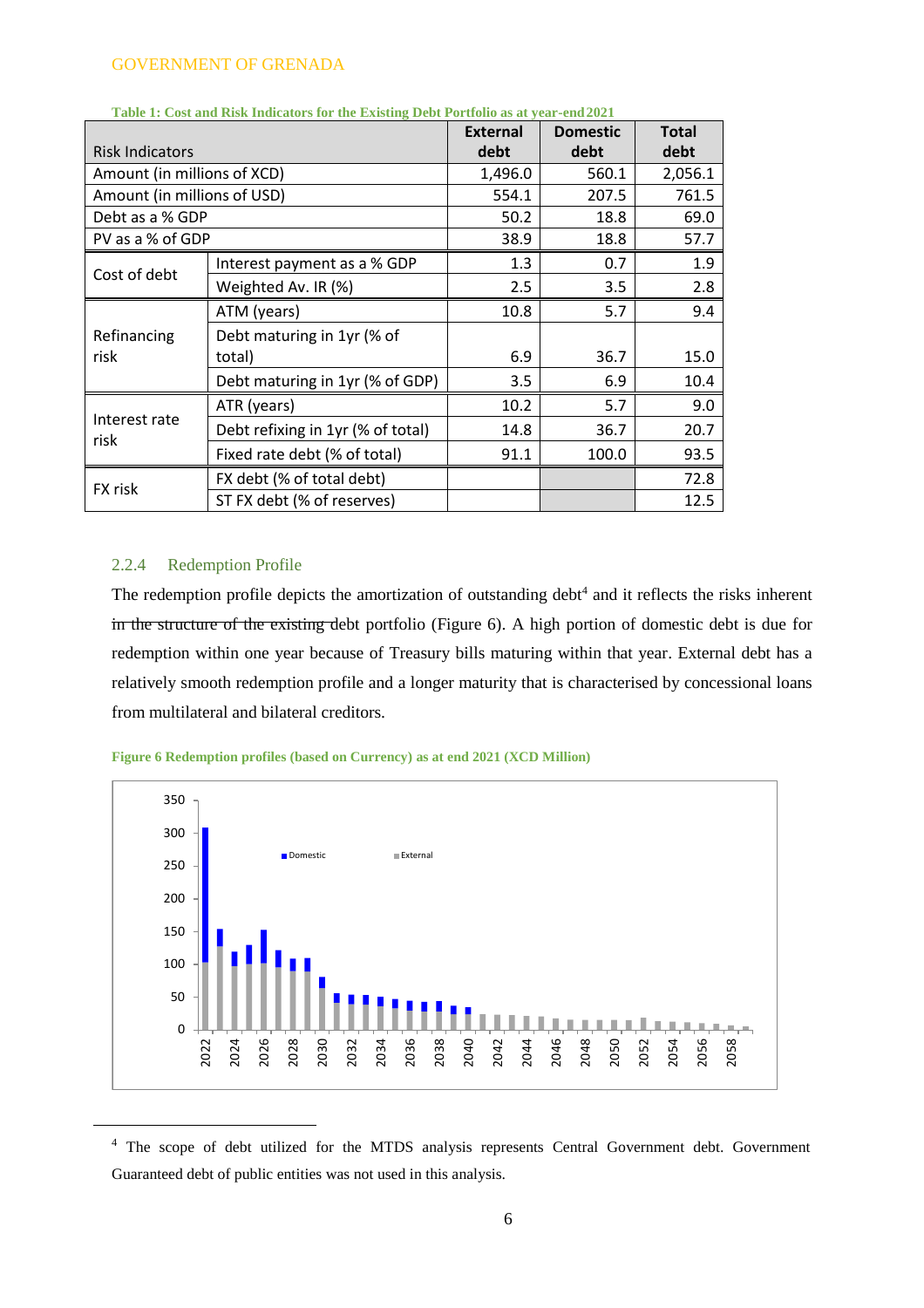## **3 MACROECONOMIC PERFORMANCE, MEDIUM TERM OUTLOOK, AND KEY RISKS**

#### <span id="page-16-0"></span>3.1 Public Finance

On balance, Grenada's fiscal position has strengthened despite the continued global impact of the COVID-19 pandemic. During the first nine months of 2021, the Primary and Overall balances including Grants were \$93.3 million and \$57.5 million respectively, which were more than the comparable period of 2020 by 47.9 percent and 119.5 percent respectively.

Reflective of better-than-budgeted tax and non-tax revenue outturns during the first nine months of this year and the under-performance of capital expenditure, an overall surplus of \$62.7 million is estimated at the end of this year compared to a budgeted deficit of \$18.2 million. Likewise, a primary balance including grants of \$117.1 million is estimated, exceeding the budgeted amount of \$45.5 million.

Public debt to GDP is projected to marginally decline at the end of 2021 relative to last year mainly because growth in output outpaced new borrowings driven by the pandemic.

The MTFF 2022 – 2024 does not forecast a return to the rules and targets under the Fiscal Responsibility Law until 2023. This will allow Government to adequately respond to ongoing challenges posed by the pandemic, including sustaining social programs and incentivizing growth.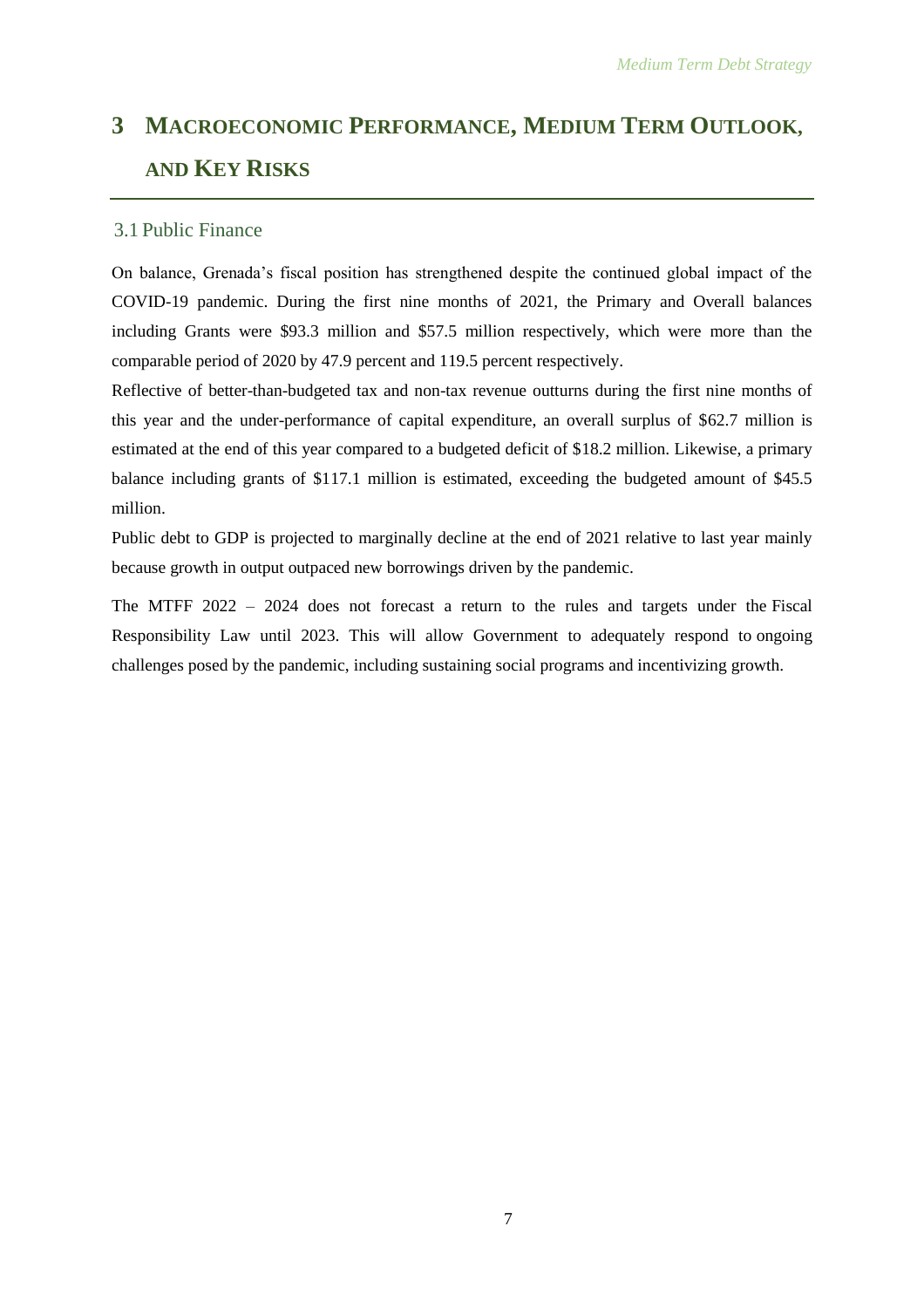T

#### **Table 2: Fiscal Projections for 2022-2024 (MTFF)**

*In millions of Eastern Caribbean Dollars, unless stated otherwise*

| In muuns of Lastern Carlobean Dollars, uniess statea orberwise | 2022      |         | 2023      |         | 2024      |          |
|----------------------------------------------------------------|-----------|---------|-----------|---------|-----------|----------|
|                                                                |           |         |           |         |           |          |
|                                                                | Projected | $%$ GDP | Projected | $%$ GDP | Projected | $%$ GDP  |
| Total Revenue & Grants                                         | 897.6     | 28.2%   | 946.3     | 28.0%   | 963.7     | 27.1%    |
| <b>Total Revenue</b>                                           | 722.2     | 22.7%   | 767.8     | 22.7%   | 812.2     | 22.9%    |
| Tax Revenue                                                    | 630.9     | 19.8%   | 670.8     | 19.8%   | 710.4     | $20.0\%$ |
| Non - Tax Revenue                                              | 91.3      | 2.9%    | 96.9      | 2.9%    | 101.8     | 2.9%     |
| Grants                                                         | 175.4     | 5.5%    | 178.6     | 5.3%    | 151.5     | 4.3%     |
|                                                                |           |         |           |         |           |          |
| <b>Total Expenditure</b>                                       | 995.5     | 31.3%   | 890.1     | 26.3%   | 775.7     | 21.8%    |
| <b>Primary Expenditure</b>                                     | 931.8     | 29.3%   | 827.9     | 24.5%   | 718.8     | 20.2%    |
| <b>Current Expenditure</b>                                     | 661.7     | 20.8%   | 659.1     | 19.5%   | 573.8     | 16.2%    |
| Employee compensation                                          | 290.5     | $9.1\%$ | 293.5     | 8.7%    | 294.9     | 8.3%     |
| wages, salaries & allowances                                   | 276.5     | 8.7%    | 278.9     | 8.3%    | 279.8     | 7.9%     |
| Social Contribution to employees                               | 14.0      | 0.4%    | 14.5      | 0.4%    | 15.1      | 0.4%     |
| Goods and Services                                             | 132.6     | 4.2%    | 134.9     | 4.0%    | 119.8     | 3.4%     |
| <b>Interest Payments</b>                                       | 63.7      | 2.0%    | 62.2      | 1.8%    | 56.8      | 1.6%     |
| Transfers                                                      | 174.9     | $5.5\%$ | 168.6     | $5.0\%$ | 102.2     | 2.9%     |
| <b>Capital Expenditure</b>                                     | 333.8     | 10.5%   | 231.0     | 6.8%    | 201.8     | 5.7%     |
| o/w: Grant financed                                            | 175.4     | $5.5\%$ | 178.6     | 5.3%    | 151.5     | 4.3%     |
| Overall balance                                                | (97.9)    | $-3.1%$ | 56.3      | 1.7%    | 188.0     | 5.3%     |
| Primary balance (excluding grants)                             | (209.6)   | $-6.6%$ | (60.1)    | $-1.8%$ | 93.4      | 2.6%     |
| Primary balance (including grants)                             | (34.2)    | $-1.1%$ | 118.5     | 3.5%    | 244.9     | 6.9%     |
| Memo Item                                                      |           |         |           |         |           |          |
| <b>GDP</b> (Nominal market Prices)                             |           | 3,185.7 |           | 3,380.6 |           | 3,551.7  |
| Real GDP growth (%)                                            |           | 4.5%    |           | 4.4%    |           | 4.0%     |

*Source: Ministry of Finance*

#### 3.2 Monetary Sector

Despite financial pressures due to the onset of the COVID-19 pandemic, deposits continue to increase at a faster rate than that of loans increasing the already-high liquidity in the financial sector. Overall, the monetary sector remains stable, with improvements in domestic credit over the period and nonperforming loans remaining below the prudential benchmark.

The Eastern Caribbean Dollar remains pegged to the US dollar. This currency peg reduces the margin to maneuver monetary policy within the ECCU, but it also provides stability for the portfolio because US dollar-denominated debt dominates the external portfolio so there is minimal exchange rate risk on Government's overall debt portfolio.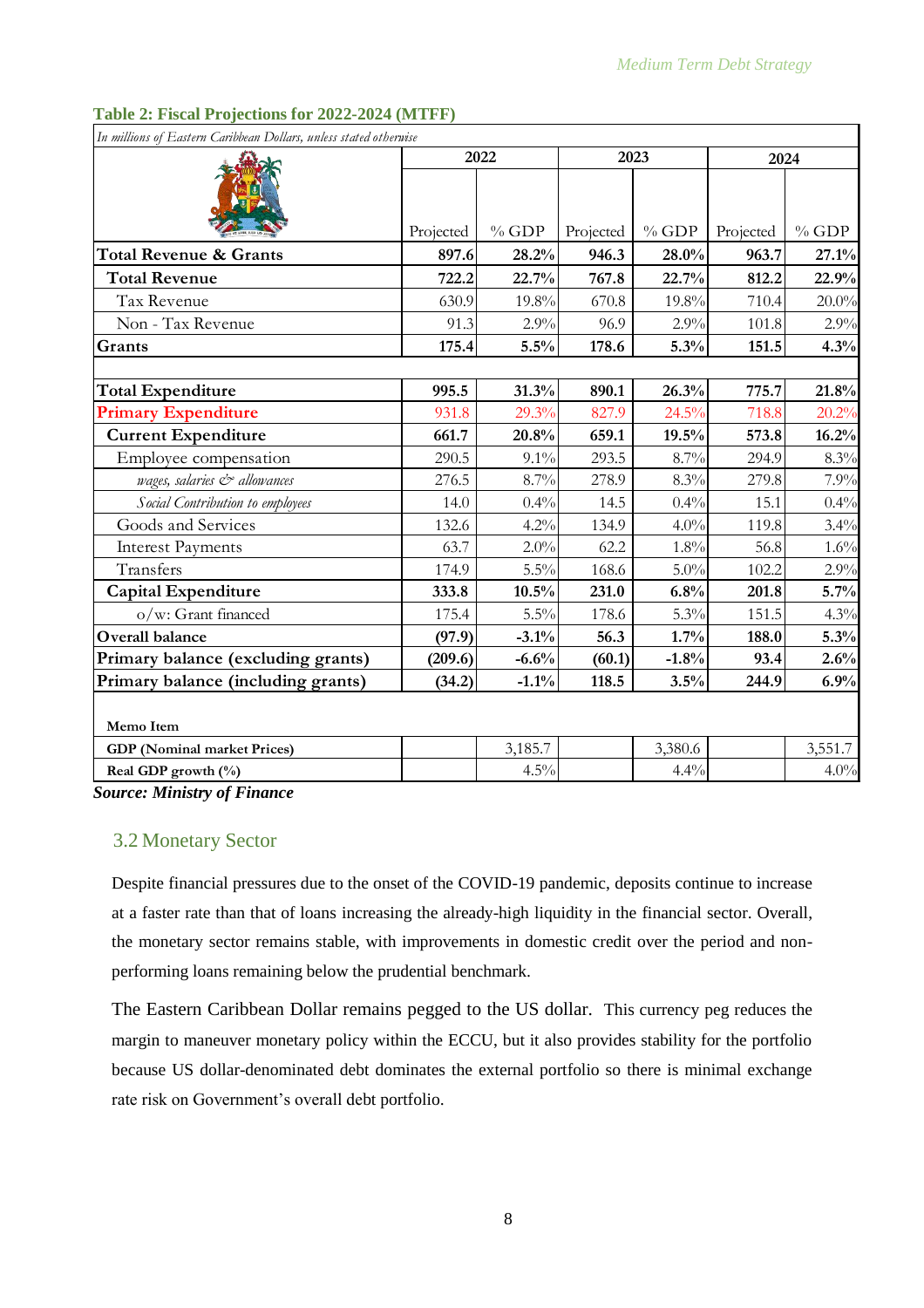#### <span id="page-18-0"></span>3.3 Real Sector

The effect of the COVID-19 pandemic continues to be visible in the economy 18 months after the first case was recorded on island. Activity in most sectors for the first half of the year remained below pre-covid levels, but there are indications of recovery in some sectors relative to 2020. Growth in 2021 is projected to be 4.8 percent largely driven by activity in the construction sector with private education, manufacturing and wholesale and retail trade showing signs of rebound. It is expected that recovery in the tourism sector will be gradual. There was a marginal increase in inflation in the first half of 2021, and this is expected to rise further with projected increases in global food and fuel prices, as well as international shipping costs.

#### <span id="page-18-1"></span>3.4 External Sector

During the first half of this year, the trade balance worsened slightly relative to the comparable period of last year. The trade deficit expanded by 5.8 percent from -\$480.0 million at the end June 2020 to - \$507.9 million at the end of June 2021. Increases in imports and exports of 8.2 percent and 52.5 percent respectively, accounted the widening deficit. It is anticipated that the trade deficit will further widen as the adverse impacts of the protracted pandemic ensues. This will negatively affect foreign currency earnings that can adversely affect country's ability to meet the external debt service payments.

#### <span id="page-18-2"></span>3.5 Outlook for Debt Management

The development of a well-functioning Regional Government Securities Market (RGSM) provides an avenue through which the GoG can raise debt financing efficiently to meet the Government's needs. Albeit over-the-counter transactions also have its place in the borrowing programme. Government's investor relations plan, already approved in principle, is expected to gain some traction in the upcoming year as the front office of the Debt Unit prepares to operationalize the planned activities.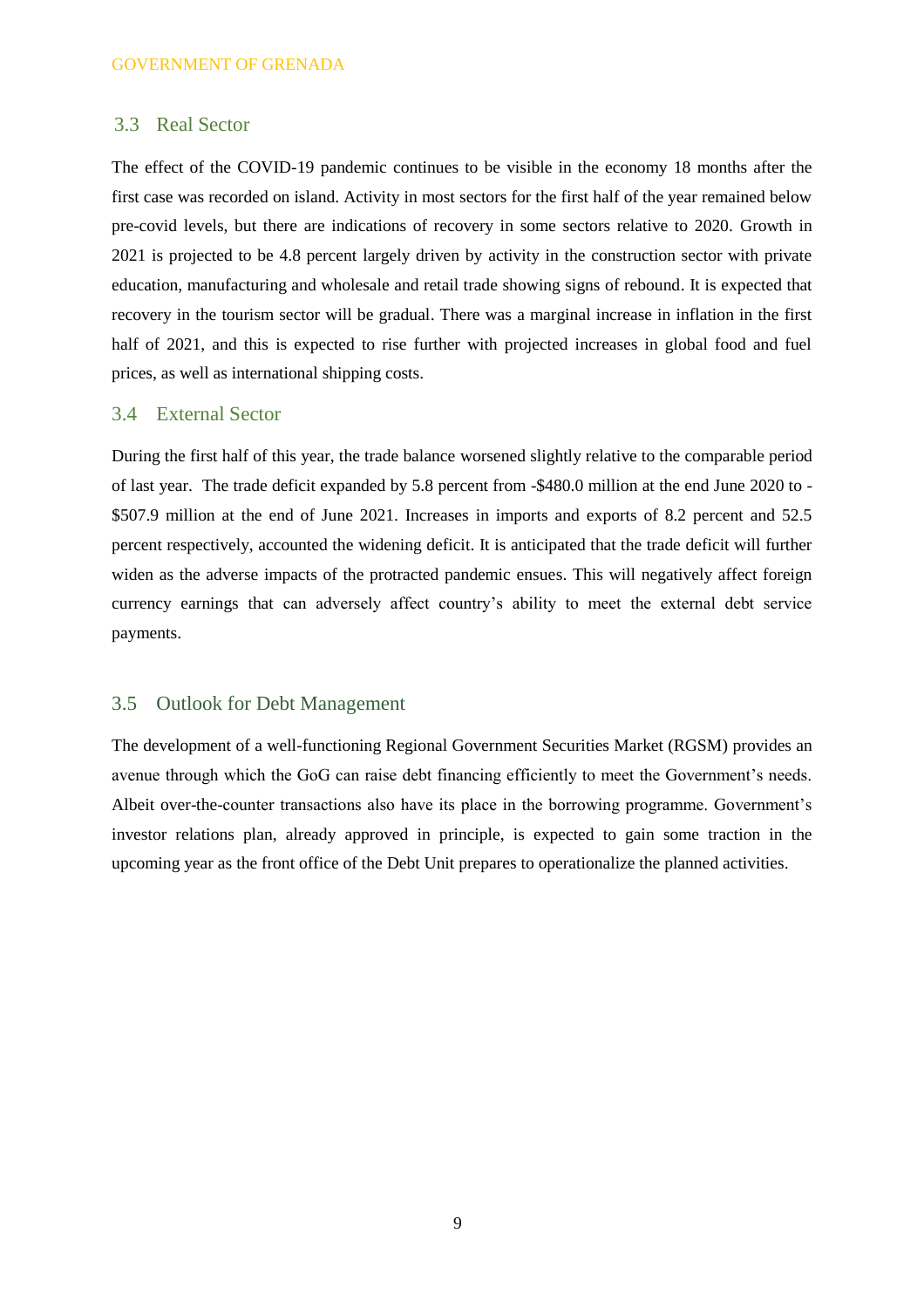#### 3.6 Risk Sources and Potential Impact Factors

The table below details sources of potential risk on the existing debt portfolio and the related impact on debt management.

**Table 3: Risk Sources and Potential Impact**

| <b>RISK SOURCE</b>                              | <b>IMPACT ON</b>                      | <b>DEBT-RELATED RISK</b>                                            |
|-------------------------------------------------|---------------------------------------|---------------------------------------------------------------------|
| GDP decline                                     | Taxes and revenues                    | Weak debt repayment capacity                                        |
| Deterioration in the fiscal<br>position         | Primary balance                       | High financing needs                                                |
| Current Account Deficit &<br>FDI reduction      | <b>Balance of Payments</b>            | Need for external financing<br>(private/public)                     |
| Currency depreciation                           | Debt Portfolio                        | High FX debt service                                                |
| Terms of Trade                                  | Commodities prices<br>Exchange rate   | High FX debt service                                                |
| Low appetite for long-dated<br>securities       | <b>ATM</b>                            | Roll-over risk                                                      |
| Reducing stock of<br>concessional external debt | <b>Interest Rates and</b><br>maturity | Potential drain on reserves/ pressure on<br>the balance of payments |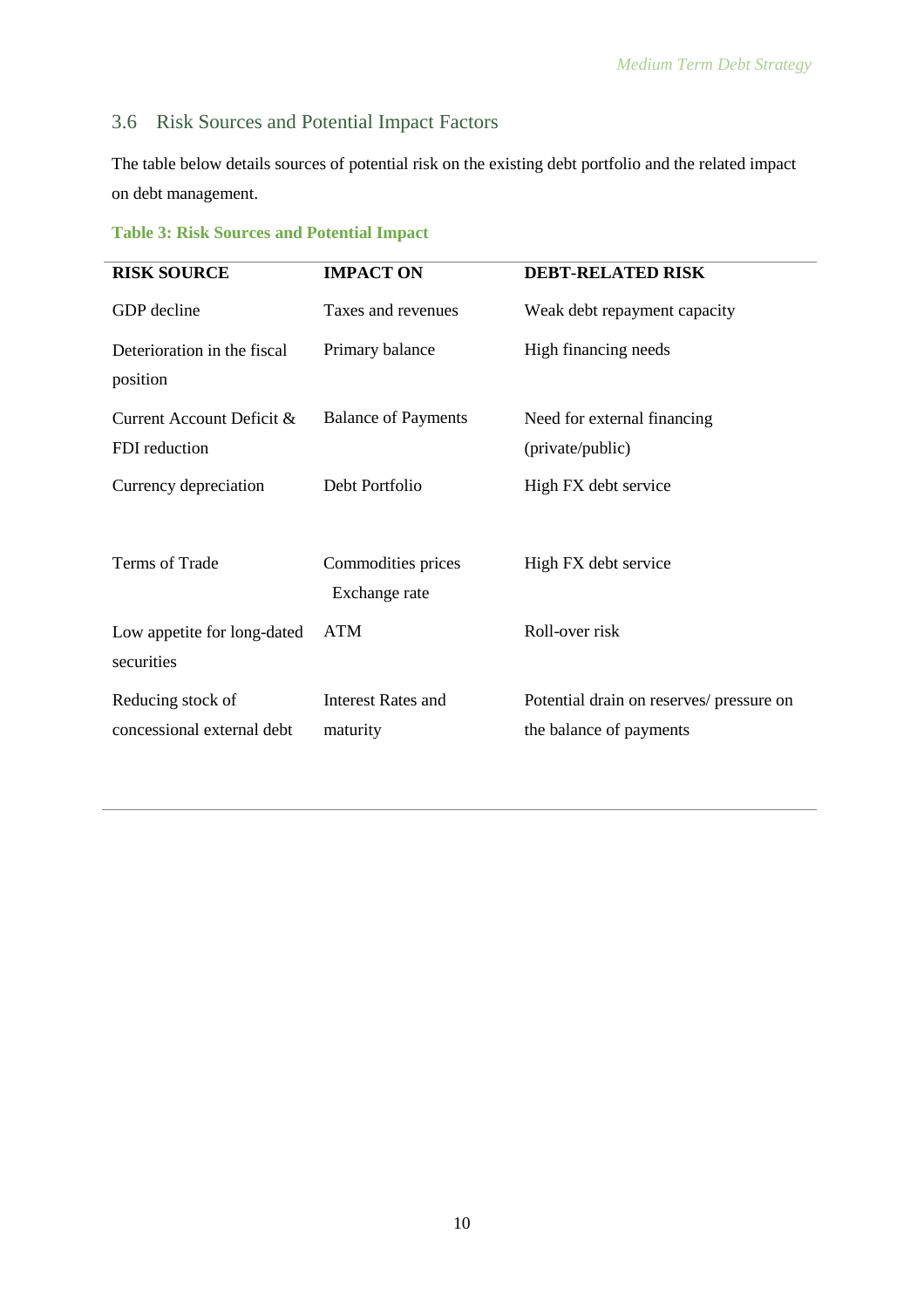#### <span id="page-20-0"></span>**4 MEDIUM-TERM DEBT MANAGEMENT STRATEGY**

#### <span id="page-20-1"></span>4.1 Targets and Ranges for Key Risk Indicators

The strategic benchmarks established in the adopted strategies to finance the Budget have resulted in the structure of Central Government debt evolving favorably over the past few years.

#### **Table 4: Risk Targets and Ranges**

| <b>Risk Indicators</b>               | 2021    | 2024                |
|--------------------------------------|---------|---------------------|
|                                      | Current | <b>Target Range</b> |
| *Central Government Debt as % of GDP | 69.0    | $\leq 55\%$         |
| Interest payment as % of GDP         | 1.9     | $\leq$ 2.5%         |
| Debt maturing in 1yr (% of total)    | 15.0    | $\leq$ 20%          |
| Debt maturing in 1yr (% of GDP)      | 10.4    | $\leq$ 10%          |
| <b>ATM</b> Total Portfolio (years)   | 9.4     | $>= 8$ years        |
| ATR (years)                          | 9.0     | $>=10$ years        |
| FX debt as % of total                | 72.8    | $\leq$ = 80%        |

*\*Central Government debt only*

One of the debt management objectives is to achieve and maintain sustainable debt. This target is guided by the FRL  $(2015)$  which states that the Public Debt<sup>5</sup>-to-GDP ratio must not exceed 55 percent. The target for 2024, is for Central Government debt-to-GDP to be less than or equal to 55.0 percent. This risk indicator has declined from 84.7 percent (2015) to 57.7 percent (2019) but increased in 2020 to 70.6 percent as total debt increased to finance emergency spending because of the Covid-19 pandemic. In 2021, debt-to-GDP is forecasted to decrease below 2020 by 1.6 percent.

Interest payments as a percent of GDP decline from 3.6 percent (2015) to 1.9 percent (2021) which has been driven down primarily by lower interest rates achieved through highly concessional loans. The GoG has also benefitted from declining yields on the RGSM.

 $\overline{a}$ 

<sup>&</sup>lt;sup>5</sup> Public Debt according to the FRL includes:

<sup>(</sup>a) the total stock of public sector debt from domestic or external sources for any purpose including the total sum of debt guaranteed by the government including contingent liabilities assumed by the government, but excluding contingent arising from, as a result of, or in connection with public-private partnership;

<sup>(</sup>b) the debt and contingent liabilities of statutory bodies and state-owned enterprises; and

<sup>(</sup>c) such sums as may be necessary to defray expenses in connection with suchliabilities.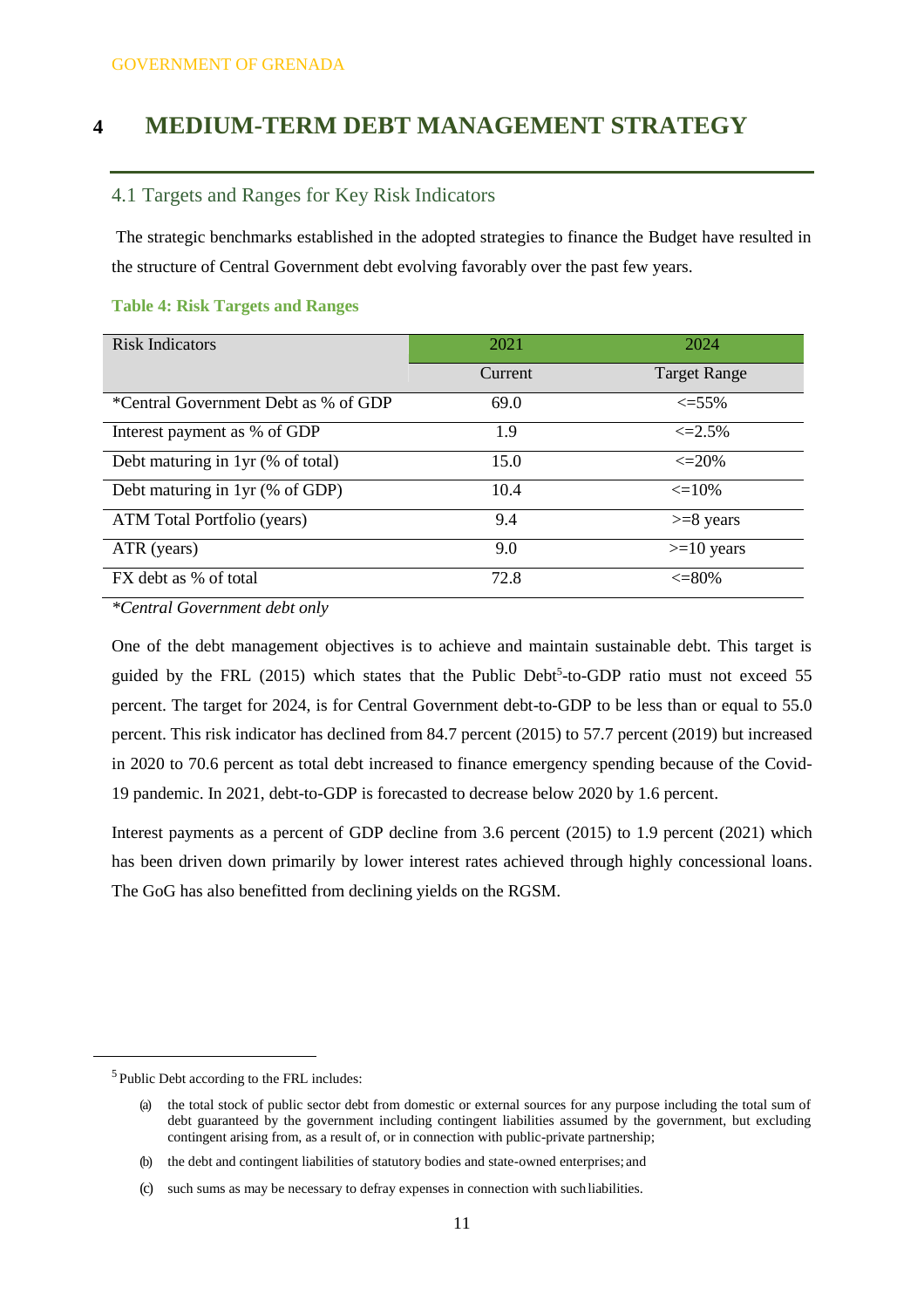Consistent with GoG's debt management objective to have a low cost of debt, the target is to maintain the current cost of debt below 2.5 percent.

Debt maturing in 1 year as a share of total Central Government debt is set to be less than or equal to 20.0 percent of total debt. While this may appear as a high concentration of repayments in the shortterm, it reflects the importance of Treasury-bills in the development of the domestic market and also meeting statutory requirements for the financial sector. This indicator has declined from 17.8 percent (2015) to 15.0 percent (2021), reflective of the conversion of Treasury-bills to Treasury notes in 2019 & 2020. As a share of GDP, the target is to keep the risk below 10.0 percent.

Extending the ATM and ATR of the total portfolio to 8 years or more and 10 years or more respectively reduces the refinancing risk and avoids pressures on GoG to secure new sources of financing. The existing debt is primarily from concessional sources and development partners with long maturities. The policy of the Government, as is reflected in this MTDS, emphasizes the implementation of existing Public Sector Investment Projects (PSIP) and draws down on committed undisbursed balances from external creditors on concessional terms.

While the targeted ratio of 80.0 percent of the Central Government debt portfolio being denominated in foreign currencies suggests a high exposure to foreign currency risk, this is manageable as there is a large share of foreign currency debt denominated in USD. There is little volatility in the USD/XCD rate due to the peg. Risks of valuation changes due to exchange rate movements and market expectations suggest that the XCD will appreciate against the XDR. Non-USD foreign currency debt has been increasing as a share of external debt in the portfolio; and will be monitored closely in the implementation of the strategy.

#### <span id="page-21-0"></span>4.2 Assumptions and Potential Financing Sources

Over the medium term (2022 -2024), it is anticipated that funding will be received from multilateral institutions on concessional terms to meet the financing needs. This includes Regional Development Banks which may also be targeted to provide funding for upcoming projects and resilience building. Table 5 displays proposed financial terms and indicative sources of financing over the medium term.

| <b>Creditor/Instrument</b>          | <b>Maturity</b><br>Years) | Grace<br>(Years) | <b>Interest Type</b> | <b>Currency</b> |
|-------------------------------------|---------------------------|------------------|----------------------|-----------------|
| Multilateral                        | $20 - 25$                 | 10               | Fixed                | USD             |
| Multilateral                        | $36 - 40$                 | 10               | Fixed                | XDR/USD         |
| <b>Private Commercial Creditors</b> | 10                        |                  | Fixed                | <b>USD</b>      |
| 2yr Note (Bullet)                   |                           |                  | Fixed                | XCD             |
| 5yr Bond (Bullet)                   |                           |                  | Fixed                |                 |

#### **Table 5: Proposed Terms of Financial Instruments**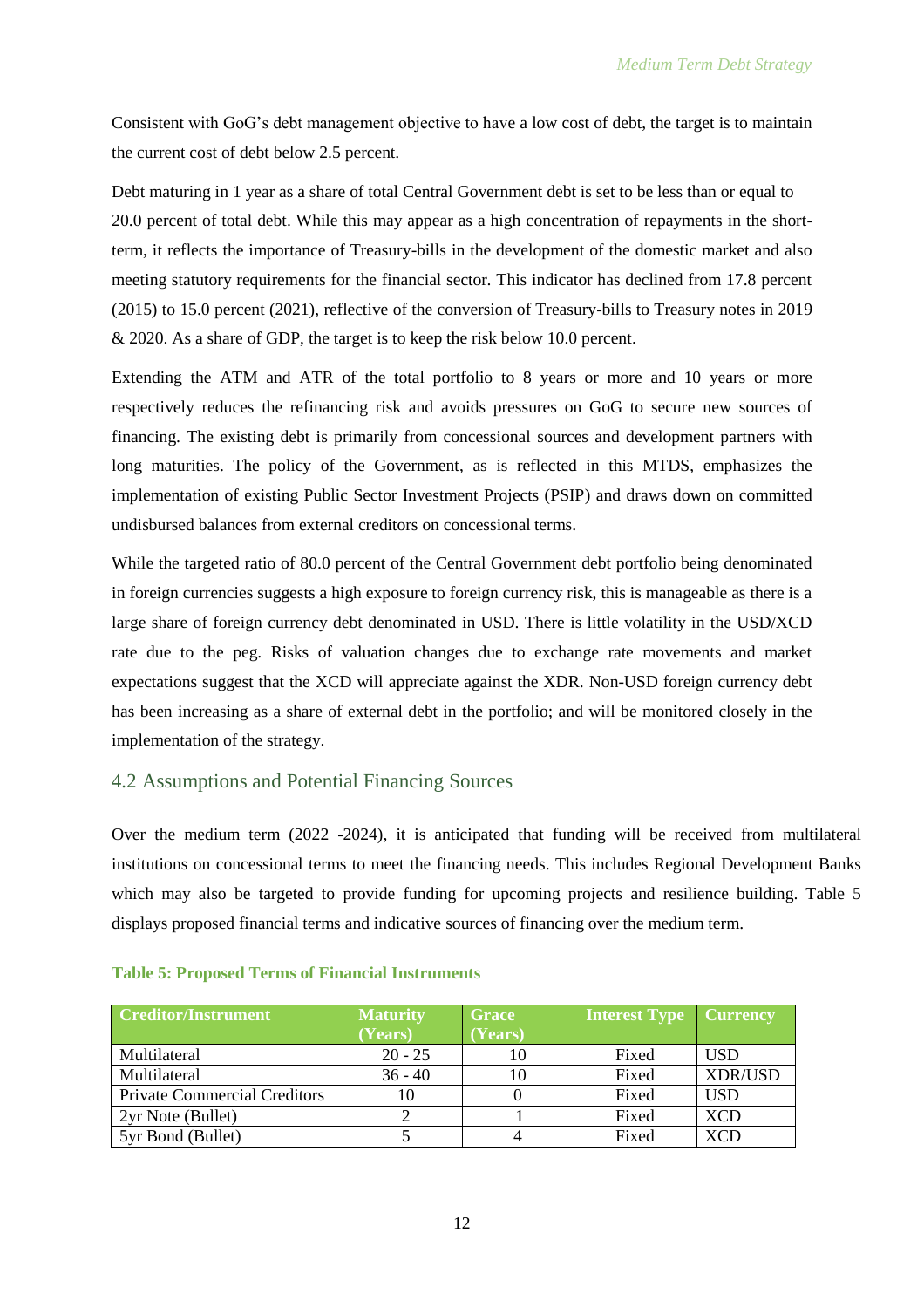#### <span id="page-22-0"></span>4.3 Alternative Strategies

Three (3) alternative debt management strategies were considered. They vary by the mix of borrowing between domestic and external sources, fixed and variable interest rates, and maturity and grace periods.

Strategy 1 (S1): This strategy closely mirrors Government's current borrowing practices. External financing originates primarily from GoG's traditional multilateral creditors on concessional terms and residual financing needs are met via the re-issuances of securities (T-bills and T-Notes) on the local and regional markets.

Strategy 2 (S2): This strategy considers the development of the domestic market including the extension of maturity of the domestic debt profile. It suggests the issuance of an additional T-bill on the RGSM and the introduction of two new private placement 3-year bonds, one of which will be issued after the conversion of two private placement T-bills. The strategy also recommends the issuance of a new 5-year bond to fund new projects. Over the counter and RGSM T-bills and T-notes will all be reissued to meet residual financing needs and to a lesser extent, external concessional funding will be sought to finance new projects when necessary.

Strategy 3 (S3): This strategy focuses on Economic Transformation and Resilience building. External, concessional financing is targeted from GoG's traditional multilateral creditors to fund resilience building and support strategies that reduce environmental risks and support adaptation to climate change. Also, funding will be received from the drawdown of committed undisbursed funds, primarily denominated in USD, from multilateral and bilateral creditors. On the domestic side, two private placement treasury bills will be retired and a new 5-year bond to finance climate resilience projects will replace them. This will lead to the lengthening of the domestic profile and a larger ATM and ATR of the total portfolio will be realised. The re-issuance of securities on domestic and regional markets will continue to meet residual financing needs.

| <b>Strategy</b> | <b>Average Financing Mix</b><br>$(\%)(\text{Ext: Dom})$ | <b>Objectives</b>                                                                                                                                                                                            |
|-----------------|---------------------------------------------------------|--------------------------------------------------------------------------------------------------------------------------------------------------------------------------------------------------------------|
| S1              | 51:49                                                   | Status quo- reflects a combination of the current borrowing<br>practices.                                                                                                                                    |
| S <sub>2</sub>  | 45:55                                                   | Domestic Market Development- Focus on maintaining presence<br>on the domestic and regional markets. Also, the introduction of<br>longer-termed domestic instruments to replace 1-year private<br>placements. |
| S3              | 52:48                                                   | Economic Transformation & Resilience Building-Targets<br>funding from external multilateral creditors on concessional<br>terms and a continued presence on domestic & regional markets.                      |

#### **Table 6: Strategy Considerations**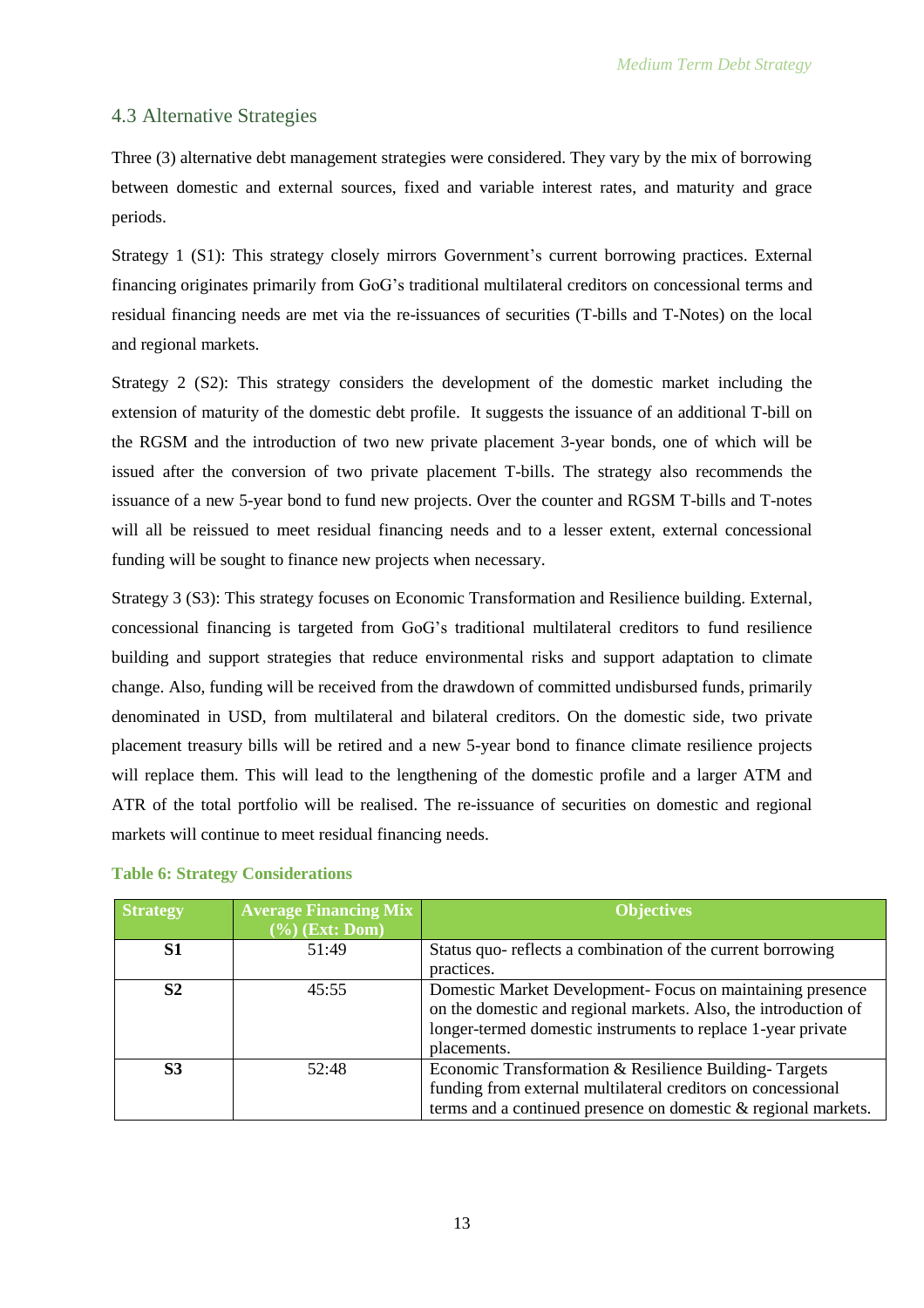The robustness of the alternative debt management strategies is assessed under three stress scenarios for interest and exchange rates with differing impacts: moderate and extreme. The shocks help to identify the vulnerabilities of the strategies to external shocks. The magnitude of the shocks was determined by the historical experiences of the interest rates in external markets and Grenada. Possible macroeconomic risks facing Grenada's economy are also considered. For the shocks, it is assumed that the market variables (interest rates and exchange rates) will increase over the mediumterm. Also, the model assumes consistent growth in nominal GDP for the respective years in the period under consideration.

**Baseline Scenario**: In the baseline scenario the reference rates for 6-month re-fixed instruments are forecasted to increase marginally over the period 2022-2024. In addition, there are no expected exchange rate changes in the USD. However, the XDR  $&$  KWD are expected to depreciate marginally against the local currency while the CNY is projected to appreciate slightly over the projection horizon.

#### **Scenario 1: Exchange Rate Shock**

a) Moderate: A 15 percent depreciation of the domestic currency against the XDR, KWD and CNY in 2021, which is sustained thereafter. b) Extreme: A 30 percent depreciation of the domestic currency against the XDR, KWD and

CNY in 2021, which is sustained thereafter.

#### **Scenario 2:** Interest Rate Shock

- a) Moderate: A 100 basis points rise in the domestic T-bill cap rate, and 200 basis points rise in the 6-month reference interest rate and any other floating rate instruments. The shock was applied to the projected baseline interest rate for each year of the Strategy period.
- b) Extreme: A 200 basis points rise in the domestic T-bill cap rate, and 400 basis points rise in the 6-month reference interest rate and any other floating rate instruments. The shock was applied to the projected baseline interest rate for each year of the Strategy period.

**Scenario 3:** Combination Shock- is the moderate interest rate scenario (200 basis points on floating rate debt) combined with a moderate exchange rate scenario (15 percent depreciation of the domestic currency vis-a-vis the KWD, XDR and CNY) in 2022 and sustained thereafter.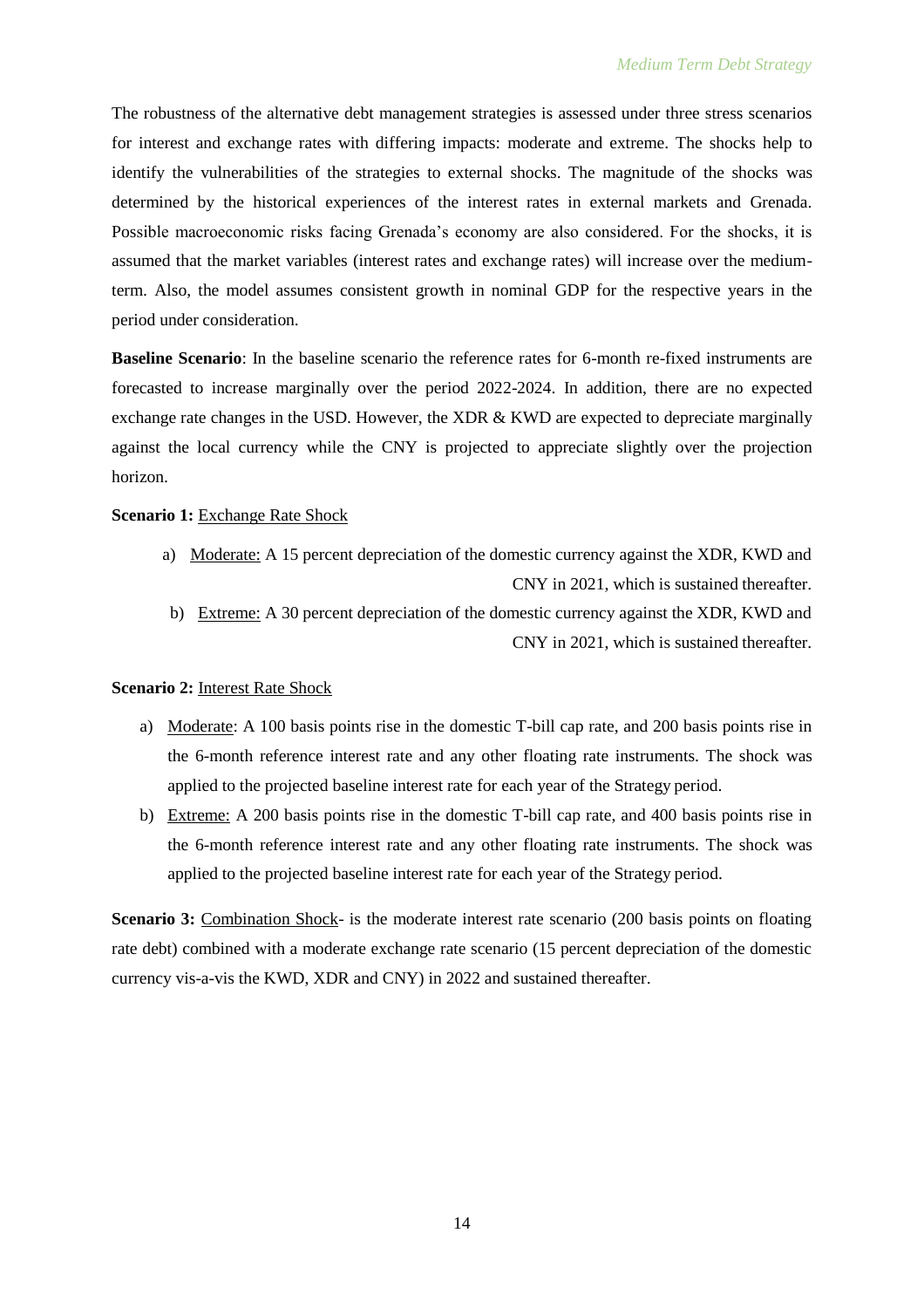#### 4.3.1 Cost Risk Analysis under Different Strategies

Table 7 illustrates the cost and risk indicators under each of the strategies. The robustness of the strategies is assessed by comparing the outcomes under the baseline and the shock scenarios discussed above. The debt-to-GDP ratio declined across each of the strategies compared to the current period end of 2021. The present value of the debt in each of the strategies was significantly reduced relative to the current period. Moreover, the interest payment as a percent of GDP was also lowered across all three strategies, likewise the implied interest rate decreased across all strategies relative to the current period.

The associated risks with each of the strategies were assessed based on established targets outlined in Table 7. As it relates to refinancing risk, the results indicated significant improvements across the strategies when assessed relative to the current period. Specifically, the percentage of debt maturing in one year fell, and the ATM which is a key risk indicator improved significantly across all the strategies relative to the current period (2021).

With respect to the interest rate risk, the alternative strategies resulted in a lengthening of the average time in which the interest rate of the portfolio will be subject to change- ATR- (years). Additionally, there was a decline in the portion of variable rate debt subject to a new interest rate as a percent of total debt.

The foreign debt as a percentage of total debt ratio recorded an increase for each strategy relative to the 2021 with the lowest increase in S2. These results are expected given the varying financing combinations considered under the different strategies over the period (2022 - 2024). A high level of foreign debt in the portfolio reflects heightened risk as the share of debt denominated in foreign currency (non-USD) is subject to exchange rate risk.

| <b>Risk Indicators</b>         |                                   | 2021    | As at end 2024 |                |                | Target            |
|--------------------------------|-----------------------------------|---------|----------------|----------------|----------------|-------------------|
|                                |                                   | Current | S <sub>1</sub> | S <sub>2</sub> | S <sub>3</sub> |                   |
| Debt as % of GDP               |                                   | 69.0    | 62.09          | 62.16          |                | $62.11$ Max 55%   |
| Present value debt as % of GDP |                                   | 57.7    | 48.01          | 48.88          | 48.09          |                   |
| Interest payment as % of GDP   |                                   | 1.9     | 1.54           | 1.59           |                | $1.56$ Max 2.5%   |
| Implied interest rate (%)      |                                   | 2.8     | 2.53           | 2.61           | 2.56           |                   |
| Refinancing risk               | Debt maturing in 1yr (% of total) | 15.0    | 13.66          | 13.47          |                | 13.21 Max 20 %    |
|                                | Debt maturing in 1yr (% of GDP)   | 10.4    | 8.48           | 8.37           |                | 8.20 Max 10 %     |
|                                | ATM External Portfolio (years)    | 10.8    | 12.72          | 12.58          | 12.90          |                   |
|                                | ATM Domestic Portfolio (years)    | 5.7     | 4.34           | 4.12           | 4.37           |                   |
|                                | ATM Total Portfolio (years)       | 9.4     | 10.78          | 10.40          |                | $10.92$ Min 8 yrs |
| lInterest rate risk            | ATR (years)                       | 9.0     | 10.48          | 10.10          | 10.62          | Min 10 yrs        |
|                                | Debt refixing in 1yr (% of total) | 20.7    | 18.06          | 17.86          | 17.61          |                   |
|                                | Fixed rate debt (% of total)      | 93.5    | 95.05          | 95.06          | 95.05          |                   |
| FX risk                        | FX debt as % of total             | 72.8    | 77.23          | 74.53          |                | 77.14 Max 80%     |
|                                | ST FX debt as % of reserves       | 12.5    | 10.51          | 10.51          | 10.51          |                   |

#### **Table 7: Cost Risk Indicators of Alternative Strategies**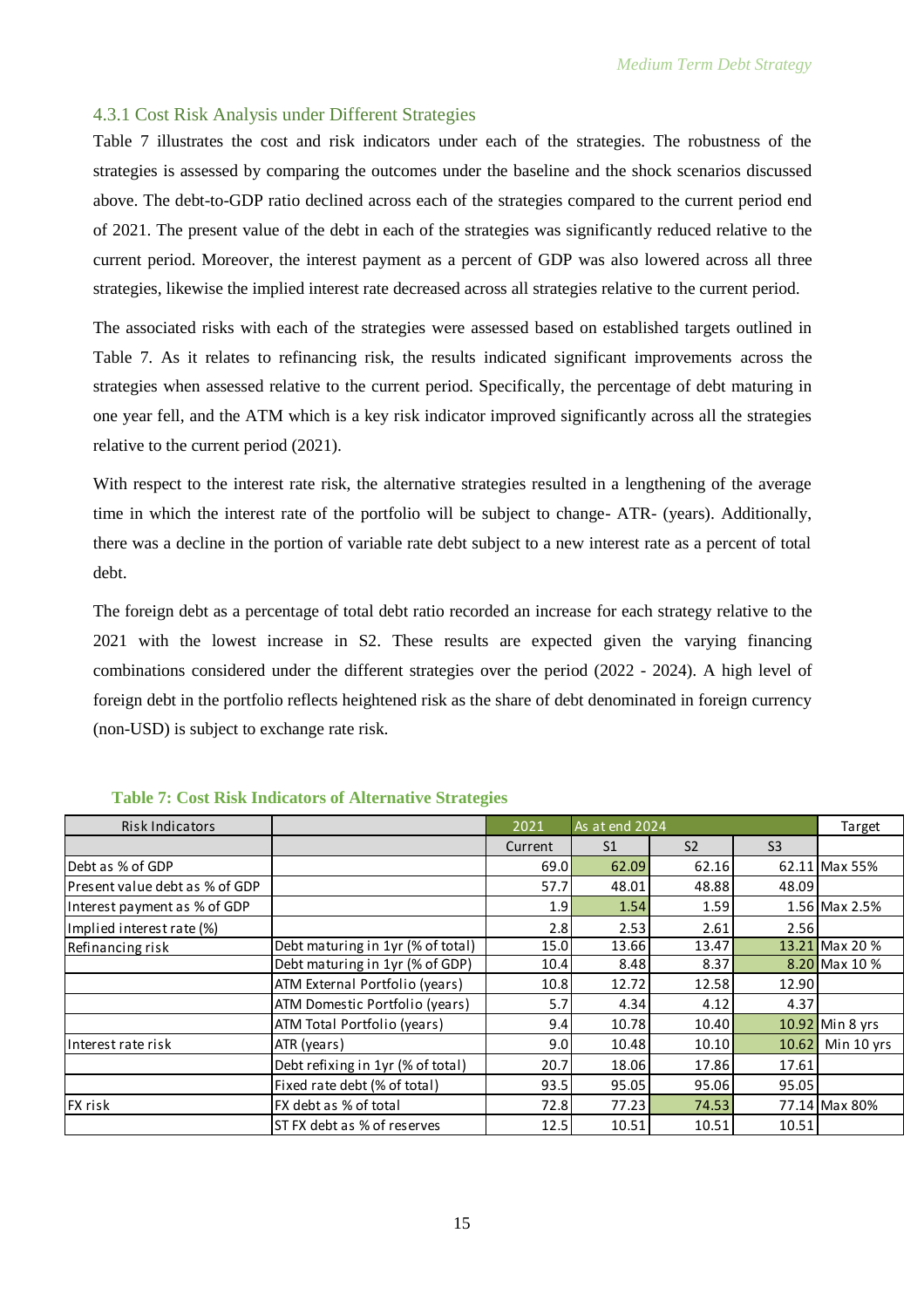#### 4.4 Selected Strategy

Strategy 3 which mainly targets external concessional financing for economic transformation and resilience building outperformed the alternative strategies both in terms of cost and risk and best captures Government's debt management objectives.

The preferred strategy S3 recorded the highest ATM of 10.9 years as at end 2024, an increase of 1.5 years compared to the current period and an increase of 0.1 years and 0.5 years respectively, relative to S1 and S2. The ATR was also highest in S3 at 10.6 years. Although the share of FX debt is lower in S2 than S3 the target of less than or equal to 80.0 percent was achieved.

#### 4.4.1 Market Risks – Exchange Rate

In the chosen Strategy (S3) it is recommended that identified financing is obtained chiefly from concessional loans secured from external creditors and the drawdown of committed undisbursed funds from multilateral and bilateral organizations that are primarily denominated in USD.

The ECCB, which is the monetary authority, maintains sufficient foreign exchange reserves to support the EC dollar that is pegged to the USD. The backing ratio's (i.e., foreign assets to demand liabilities) statutory limit is 60.0 percent and the Bank's minimum operational backing ratio is currently 80.0 percent. However, the ECCB has been able to maintain operational limits well above 90.0 percent over the last eight years.

Non-USD debt currently represents approximately 30.5 percent of the foreign currency debt portfolio. Under S3, the planned financing option includes negligible XDR disbursements from IDA amounting to \$0.01 million and disbursements from Chinese Export-Import Bank equivalent to \$ 96.0 million over the medium term, while projected XDR and CNY principal repayments are equivalent to \$ 51.4 million and \$6.8 million respectively. Loans denominated in GBP and EUR represent about 0.3 percent of the portfolio; despite the volatility of these two currencies, the impact on the portfolio and debt servicing are considered negligible. External Debt to GDP fluctuated by a maximum of 3.6 percent after the application of 15.0 percent depreciation (moderate) and 30.0 percent depreciation (extreme) shock scenarios to the baseline; resulting in a ratio of 47.9 percent as at the end of 2024 (Figure 8).

Foreign debt as a percentage of total debt over the medium term is estimated to increase to 77.1 percent from the current proportion of 72.8 percent, remaining marginally below the established maximum limit of 80.0 percent. This is expected as the share of USD debt in the portfolio is projected to increase with new borrowing. However, the peg between the XCD and USD mitigates this risk. The chosen strategy thus continues to limit the debt portfolio's exposure to foreign currency risk in the medium term.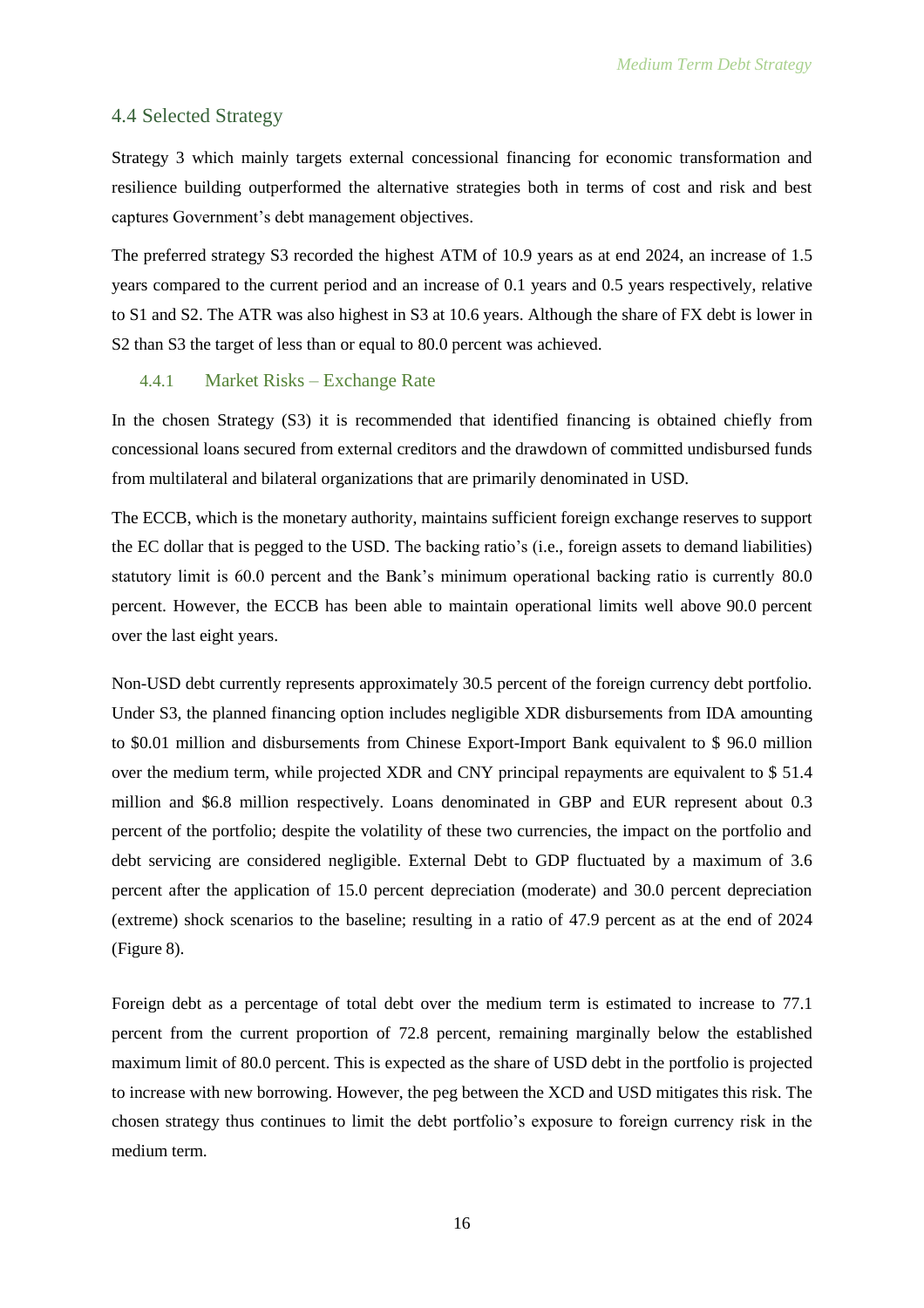



#### 4.4.2 Market Risks – Interest Rate

Variable-rate debt as a percentage of the total Central Government debt portfolio is projected to decline to 5.0 percent as at end 2024. The interest payments-to-Revenue ratio is projected to fluctuate from the baseline by 0.004 percent under a moderate shock (2 percent) scenario and 0.01 percent under extreme shock (4 percent) scenario. As at end 2024, under adverse interest rate movements the ratio of interest payments to Revenue would reflect a maximum of 0.1 percent (Figure 9). Exposure to interest rate risk is hence marginal under S3.

**Figure 9**



#### 4.4.3 Refinancing Risk

S3 facilitates an extended ATM for the total portfolio given that the ATM for the external debt portfolio is improved by 1.5 years. Debt maturing in one year as a percentage of total debt and debt maturing in one year as a percentage of GDP would decline by the end of the year 2024, by 1.8 and 2.2 percentage points respectively which is the desired movement.

Notwithstanding the extension in the ATM and the reduction in the ratio of debt maturing in one year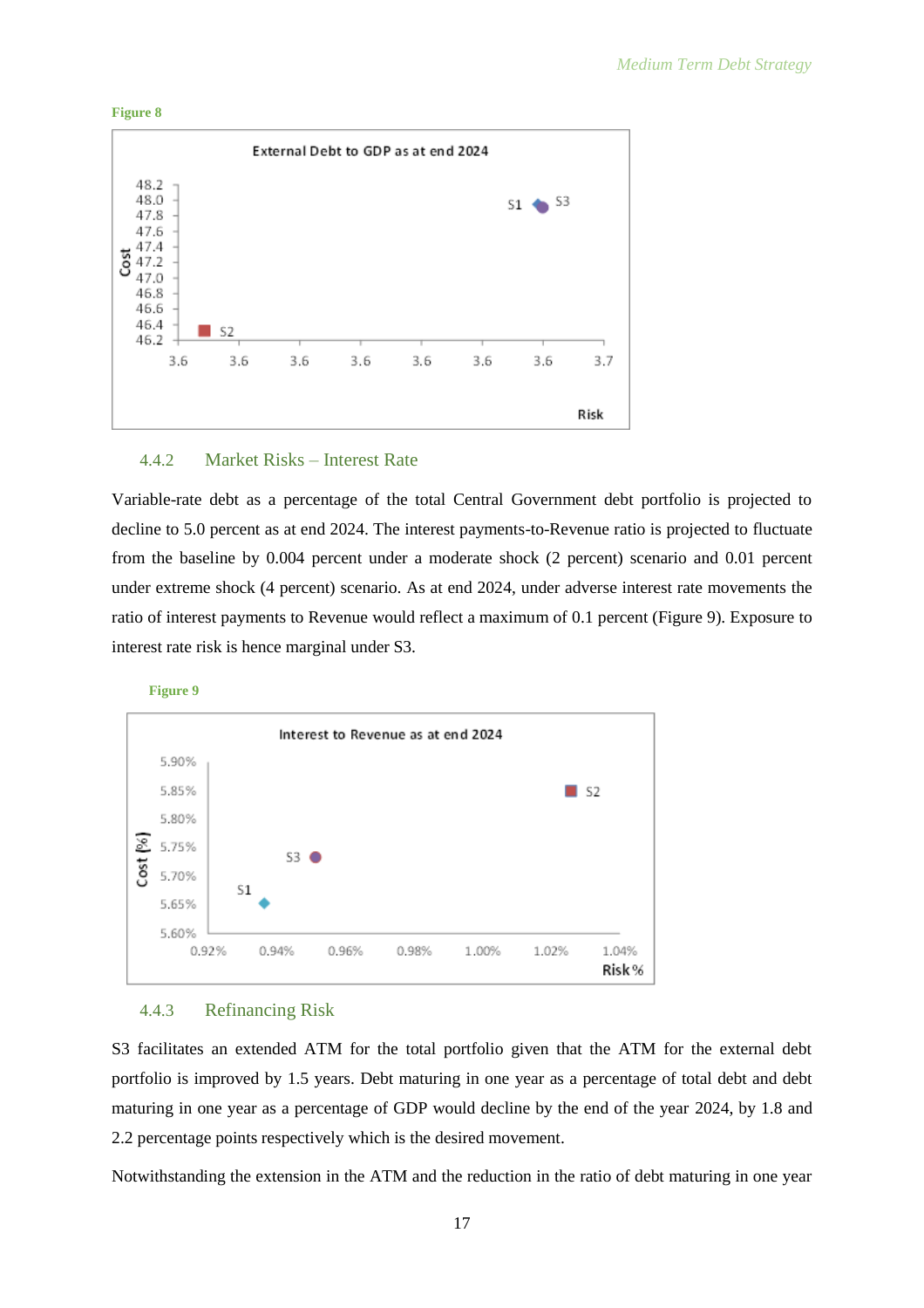as a percentage of GDP or total debt, the redemption profile is reflecting a spike in 2022. This is indicative of the high level of short-term securities in the portfolio. This implies exposure to refinancing risk. The Strategy, however, mitigates this risk by retiring higher priced private placement treasury bills on a phased basis over the medium term.

#### 4.4.4 Development of the Domestic Market

Strategy 3 supports the development of the domestic capital market. There will be further development of the IRP initiated in July 2018. RGSM and over-the-counter T-bills and 2-year notes will be reissued and a 5-year private placement bond in the amount of \$20.0 million will be introduced in the year 2023 leading to the lengthening of the domestic profile.